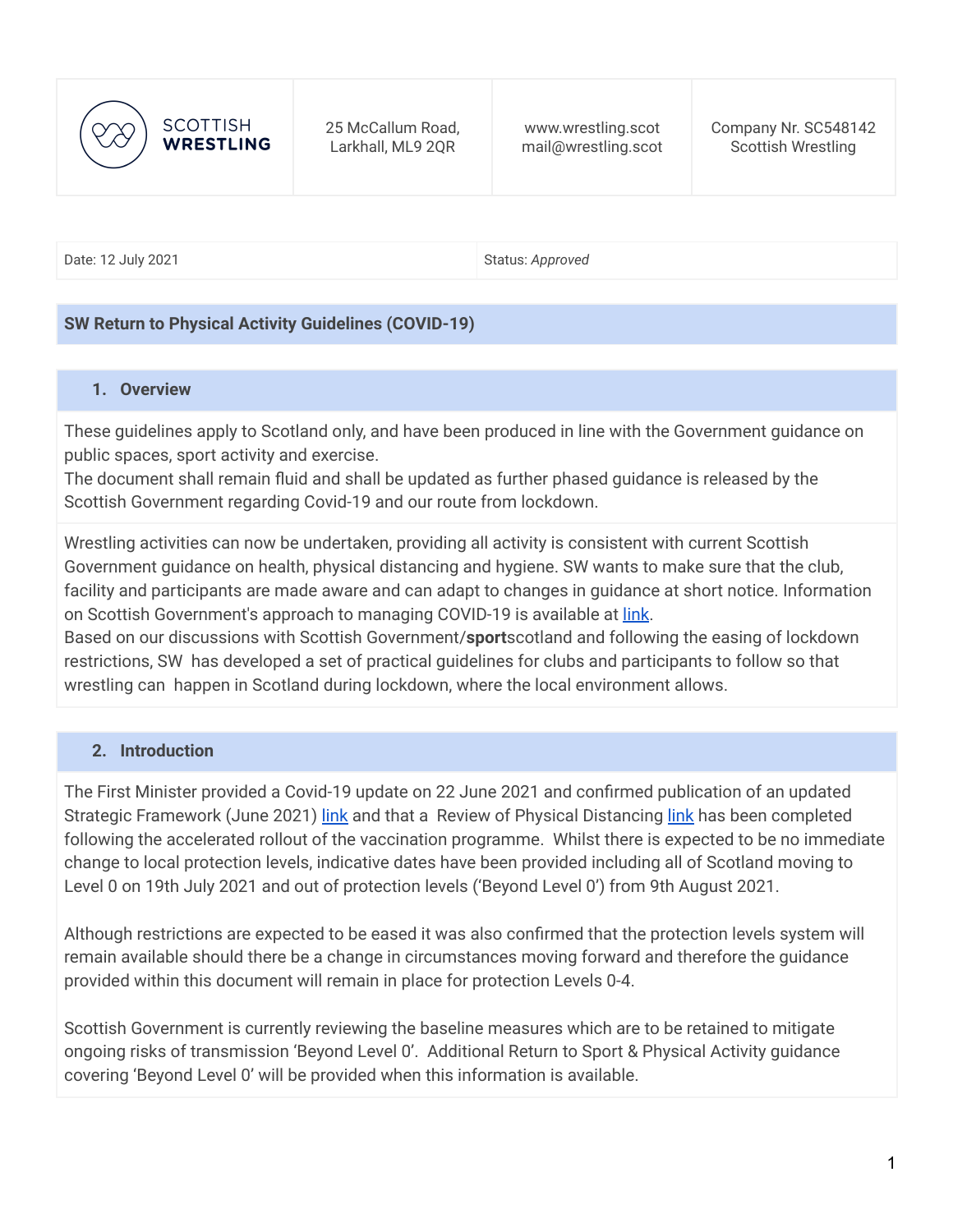To manage a safe return to wrestling activities it is a **mandatory requirement** that all clubs, facility operators and deliverers put in place comprehensive **Test & Protect** procedures to help break chains of transmission of Coronavirus (COVID-19). Further information is available within this guidance and at: [link](https://www.gov.scot/publications/coronavirus-covid-19-test-and-protect/). Deliverers, clubs and participants should be aware that local restrictions may also be in place and should be considered as part of risk assessment planning.

All clubs and participants should be aware of their local area protection level and associated restrictions which may be in place and should consider this as part of risk assessment planning. Broad guidance for sporting activity which should be followed within each Level is set out in Table A below.

More detailed information relating to Level 4 restrictions and exemptions applicable for sport and physical activity is available at Appendix 1.

Further information on protection levels that will apply in each local authority area is available at Coronavirus (COVID-19): allocation of protection levels to local authorities [link](https://www.gov.scot/publications/coronavirus-covid-19-allocation-of-levels-to-local-authorities/). A local post code checker is also available at: COVID restrictions by protection level in areas of Scotland [link.](https://www.gov.scot/check-local-covid-level/)

People who are symptomatic and household members should self-isolate for 10 days as per NHS Scotland guidance. No one who is self-isolating should attend a sports facility or activity.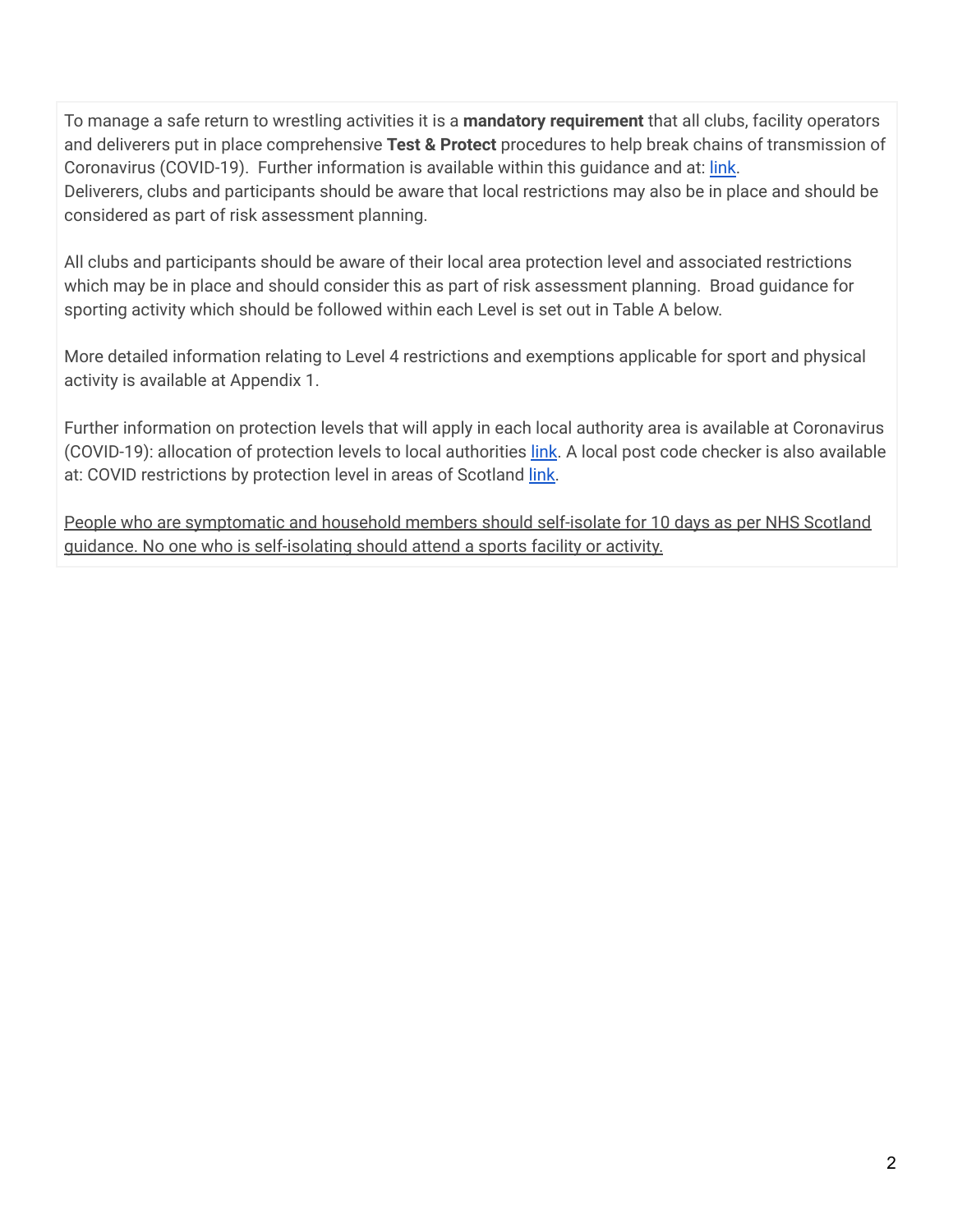# **3. Table A: Sport & Physical Activity Protection Levels**

|                                                                                                                                        |                                                                           | Level 0                                                                                                                                                                                                                                                                                                                                                                                                                                                                                                                                                                  | Level 1                                                                                                                                                                                                                                                                                                                                                                                     | Level 2                                                                                          | Level 3                                                                                         | Level 4                                                                                                                                                                                                                                                                                                                                                  |  |  |  |
|----------------------------------------------------------------------------------------------------------------------------------------|---------------------------------------------------------------------------|--------------------------------------------------------------------------------------------------------------------------------------------------------------------------------------------------------------------------------------------------------------------------------------------------------------------------------------------------------------------------------------------------------------------------------------------------------------------------------------------------------------------------------------------------------------------------|---------------------------------------------------------------------------------------------------------------------------------------------------------------------------------------------------------------------------------------------------------------------------------------------------------------------------------------------------------------------------------------------|--------------------------------------------------------------------------------------------------|-------------------------------------------------------------------------------------------------|----------------------------------------------------------------------------------------------------------------------------------------------------------------------------------------------------------------------------------------------------------------------------------------------------------------------------------------------------------|--|--|--|
| <b>OUTDOOR</b><br><b>SPORT</b><br>Organised<br>outdoor sport.<br>competition,<br>events and<br><b>Physical</b><br><b>Activity (PA)</b> | Overview                                                                  | An outdoor sporting 'field of play bubble' can operate for organised sport with maximum<br>numbers noted below. At Levels 0-2 figures exclude coaches, officials, and other support staff*.<br>Multiple bubbles can be used for training, events, and competition if appropriate guidance, set<br>out within this document, is followed.<br>events/competitions, involving spectators are subject to relevant Scottish Government guidance<br>and approval. Any variation to these numbers must be approved by Scottish Government<br>directly.<br><b>Maximum bubble</b> | Local training/competition only.<br>U12s: max 30<br>including<br>coaches.<br>Over 12s/adults<br>15<br>max                                                                                                                                                                                                                                                                                   |                                                                                                  |                                                                                                 |                                                                                                                                                                                                                                                                                                                                                          |  |  |  |
|                                                                                                                                        |                                                                           | size: 500<br>participants*<br><b>Total Daily Limit:</b><br>No limit                                                                                                                                                                                                                                                                                                                                                                                                                                                                                                      | <b>Maximum bubble</b><br>size: 100<br>participants*<br><b>Total Daily Limit:</b><br>1000 participants                                                                                                                                                                                                                                                                                       | <b>Maximum bubble</b><br>size: 50 participants*<br><b>Total Daily Limit:</b><br>500 participants | <b>Maximum bubble</b><br>size: 30 participants<br><b>Total Daily Limit:</b><br>200 participants | including coaches.                                                                                                                                                                                                                                                                                                                                       |  |  |  |
|                                                                                                                                        | Children &<br>Young people<br>(u18 years)                                 | <b>Contact &amp; non-contact</b>                                                                                                                                                                                                                                                                                                                                                                                                                                                                                                                                         | <b>Contact &amp; non-contact</b><br>sport & PA permitted                                                                                                                                                                                                                                                                                                                                    | <b>Contact &amp; non-contact</b><br>sport & PA permitted                                         | <b>Contact &amp;</b><br>non-contact sport &<br><b>PA</b> permitted                              | <b>U12s: Contact sport &amp; PA</b><br>permitted<br>12-17 years: Non-contact sport<br>& PA permitted.                                                                                                                                                                                                                                                    |  |  |  |
|                                                                                                                                        | Adults (18+<br>years)                                                     | sport & PA permitted                                                                                                                                                                                                                                                                                                                                                                                                                                                                                                                                                     |                                                                                                                                                                                                                                                                                                                                                                                             |                                                                                                  | Non-contact sport &<br><b>PA</b> permitted<br><b>Contact sport &amp; PA</b><br>prohibited       | Non-contact sport & PA<br>permitted<br><b>Contact sport &amp; PA prohibited</b>                                                                                                                                                                                                                                                                          |  |  |  |
| <b>INDOOR</b>                                                                                                                          |                                                                           | The number of participants allowed to take part in organised indoor sport or physical activity should follow Scottish Government<br>Coronavirus (Covid-19): Guidance on the opening of sport and leisure facilities and sport specific SGB Guidance.                                                                                                                                                                                                                                                                                                                     |                                                                                                                                                                                                                                                                                                                                                                                             |                                                                                                  |                                                                                                 |                                                                                                                                                                                                                                                                                                                                                          |  |  |  |
| <b>SPORT</b><br><b>Organised</b><br>indoor sport,                                                                                      | <b>Overview</b>                                                           |                                                                                                                                                                                                                                                                                                                                                                                                                                                                                                                                                                          | <b>'Group' activity</b> refers to adults, who take part in organised sport or physical activity, where the number of participants is larger than<br>allowed under normal household rules. 'Individual exercise' refers to organised sport or physical activity which takes place within<br>household rules i.e. 1:1 coaching. For further information see definitions within this guidance. |                                                                                                  |                                                                                                 |                                                                                                                                                                                                                                                                                                                                                          |  |  |  |
| competition,<br>events and<br><b>Physical</b><br><b>Activity (PA)</b>                                                                  | Children &<br><b>Young people</b><br>(u18 years)                          | <b>Contact &amp; non-contact</b><br>sport & PA permitted                                                                                                                                                                                                                                                                                                                                                                                                                                                                                                                 | <b>Contact &amp; non-contact</b><br>sport & PA permitted                                                                                                                                                                                                                                                                                                                                    | <b>Contact &amp; non-contact</b><br>sport & PA permitted                                         | <b>Contact &amp;</b><br>non-contact sport &<br><b>PA</b> permitted                              | Indoor sport & PA prohibited:<br>Leisure Centres, gyms and other<br>indoor sports facilities closed.                                                                                                                                                                                                                                                     |  |  |  |
|                                                                                                                                        | Adults (18+<br>years)                                                     |                                                                                                                                                                                                                                                                                                                                                                                                                                                                                                                                                                          | Non-contact sport &<br><b>PA</b> permitted                                                                                                                                                                                                                                                                                                                                                  | Non-contact sport &<br><b>PA</b> permitted                                                       | <b>Indoor individual</b><br>exercise only                                                       |                                                                                                                                                                                                                                                                                                                                                          |  |  |  |
|                                                                                                                                        |                                                                           |                                                                                                                                                                                                                                                                                                                                                                                                                                                                                                                                                                          | <b>Contact sport &amp; PA</b><br>prohibited                                                                                                                                                                                                                                                                                                                                                 | <b>Contact sport &amp; PA</b><br>prohibited                                                      | No contact or<br>non-contact group<br>activity                                                  |                                                                                                                                                                                                                                                                                                                                                          |  |  |  |
| <b>COACHING</b>                                                                                                                        | Overview                                                                  |                                                                                                                                                                                                                                                                                                                                                                                                                                                                                                                                                                          | General guidance is available within this document for coaches, leaders, personal trainers, deliverers and<br>instructors, herein referred to as coach/es. In addition Getting Coaches Ready for Sport provides a 4-stage<br>approach/checklist to further support coaches to plan and deliver safe sessions.                                                                               |                                                                                                  |                                                                                                 |                                                                                                                                                                                                                                                                                                                                                          |  |  |  |
|                                                                                                                                        | Indoor &<br><b>Outdoor</b><br>coaching                                    | protection Level in place.                                                                                                                                                                                                                                                                                                                                                                                                                                                                                                                                               | The local protection Level in place for sport and physical activity will dictate what activity can be coached, indoors<br>and outdoors and to whom in that area. See indoor <i>I</i> outdoor above for further information.<br>Coaches can take multiple sessions per day, however the numbers allowed in each session will depend upon the                                                 |                                                                                                  |                                                                                                 |                                                                                                                                                                                                                                                                                                                                                          |  |  |  |
| <b>PERFORMANCE</b><br><b>SPORT</b>                                                                                                     | <b>Professional &amp;</b><br><b>Performance</b>                           |                                                                                                                                                                                                                                                                                                                                                                                                                                                                                                                                                                          | Professional & performance sports with Resumption of Performance Sport guidance in place and approved by<br>Scottish Government or sportscotland is permitted at all Levels.                                                                                                                                                                                                                |                                                                                                  |                                                                                                 |                                                                                                                                                                                                                                                                                                                                                          |  |  |  |
| <b>TRAVEL</b>                                                                                                                          | <b>Indoor / Outdoor</b><br><b>Sport &amp; Physical</b><br><b>Activity</b> |                                                                                                                                                                                                                                                                                                                                                                                                                                                                                                                                                                          | For further information please refer to Travel Guidance within this document.                                                                                                                                                                                                                                                                                                               |                                                                                                  |                                                                                                 |                                                                                                                                                                                                                                                                                                                                                          |  |  |  |
| <b>HOSPITALITY &amp;</b>                                                                                                               | <b>Clubs &amp; Sports</b><br><b>Facilities</b>                            | Clubhouses and sports facilities which provide catering and bar services, can operate providing they adhere to<br>Scottish Government guidance appropriate to the protection Level in which they are operating. Further information is<br>available at Coronavirus (COVID-19): tourism and hospitality sector guidance.                                                                                                                                                                                                                                                  |                                                                                                                                                                                                                                                                                                                                                                                             |                                                                                                  |                                                                                                 |                                                                                                                                                                                                                                                                                                                                                          |  |  |  |
| <b>RETAIL</b>                                                                                                                          |                                                                           |                                                                                                                                                                                                                                                                                                                                                                                                                                                                                                                                                                          | Retail units operated by sports facility operators may reopen provided all specific Scottish Government guidance for<br>retailers appropriate to the protection level in which they are operating is in place and adhered to. Further information<br>from the Scottish Government is available at Retail Sector Guidance.                                                                   |                                                                                                  |                                                                                                 |                                                                                                                                                                                                                                                                                                                                                          |  |  |  |
| TOILETS,<br><b>CHANGING &amp;</b><br><b>SHOWER</b><br><b>ROOMS</b>                                                                     | <b>Clubs &amp; Sports</b><br><b>Facilities</b>                            | Indoor sports facilities<br>Where changing rooms and showering facilities are to be used specific guidance relating<br>closed.<br>to use of 'Changing and Showers' is available at Getting Your Facilities Fit for Sport. This<br>is applicable at all levels where facilities remain open.<br>Changing rooms closed.                                                                                                                                                                                                                                                    |                                                                                                                                                                                                                                                                                                                                                                                             |                                                                                                  |                                                                                                 |                                                                                                                                                                                                                                                                                                                                                          |  |  |  |
|                                                                                                                                        |                                                                           |                                                                                                                                                                                                                                                                                                                                                                                                                                                                                                                                                                          | Operators may open public toilets if they follow the quidelines outlined on the Scottish<br>Public Toilets open.<br>Government website Opening Public Toilets Guidelines                                                                                                                                                                                                                    |                                                                                                  |                                                                                                 |                                                                                                                                                                                                                                                                                                                                                          |  |  |  |
| <b>WORKFORCE</b>                                                                                                                       | <b>Contractors &amp;</b><br><b>Staff</b>                                  |                                                                                                                                                                                                                                                                                                                                                                                                                                                                                                                                                                          | This should be detailed in the risk assessment.                                                                                                                                                                                                                                                                                                                                             |                                                                                                  |                                                                                                 | Sports facility operators must ensure that Scottish Government quidance on workforce planning in sport & leisure<br>facilities is followed for contractors and staff and ensure existing health and safety advice is maintained and aligned.                                                                                                             |  |  |  |
|                                                                                                                                        | <b>Meeting Rooms</b>                                                      |                                                                                                                                                                                                                                                                                                                                                                                                                                                                                                                                                                          | must be followed and a risk assessment should be completed.                                                                                                                                                                                                                                                                                                                                 |                                                                                                  |                                                                                                 | Although gym and leisure facilities can open up to Level 3, we would encourage providers to consider whether<br>meetings and training must be completed in person or whether these can be completed online or via telephone. If it<br>is essential that meetings and training takes place in person, Scottish Government quidance for general workplaces |  |  |  |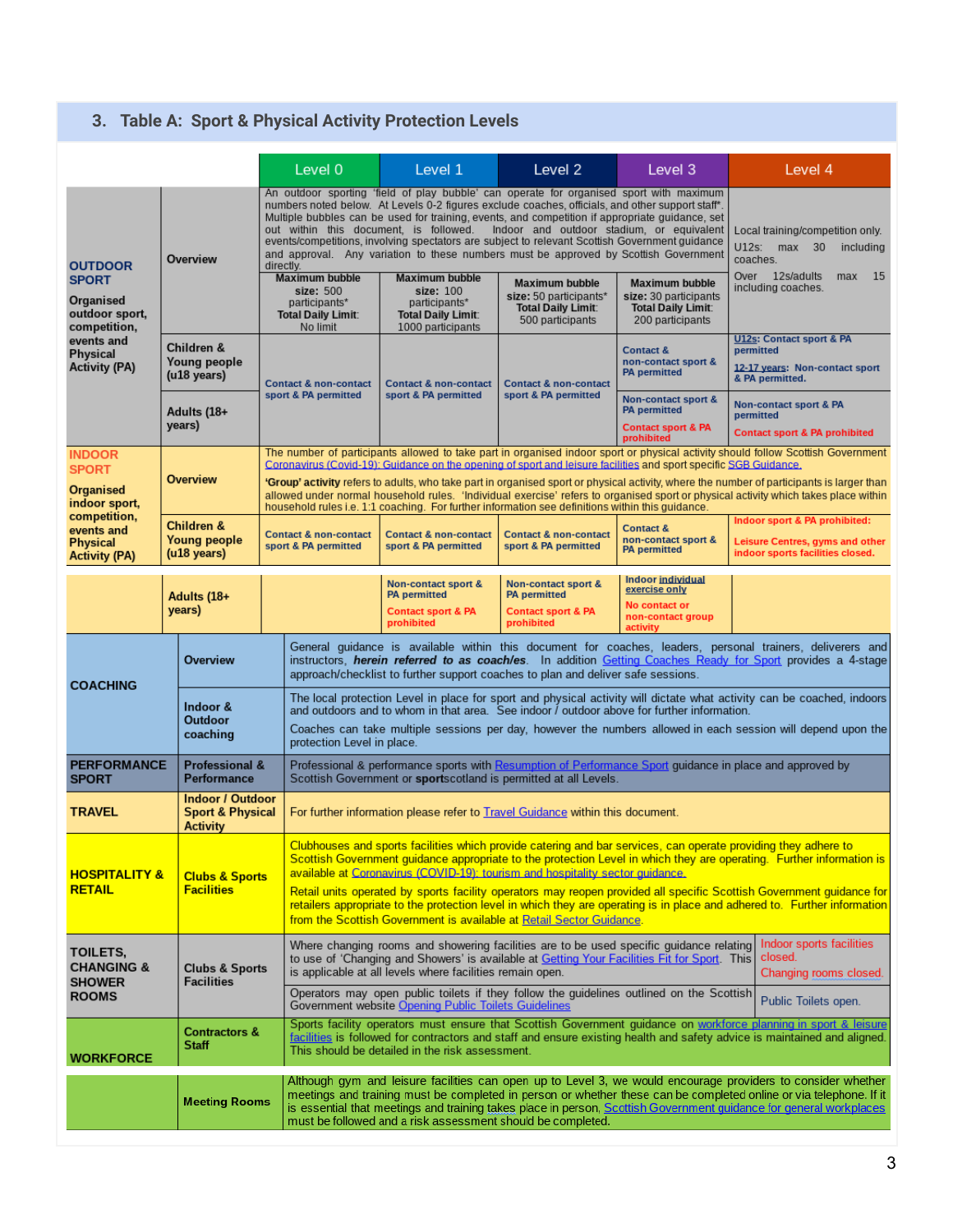### **4. General Guidelines**

- 1. The club committee or venue operator should ensure all appropriate management processes are in place so that they can effectively oversee and maintain the implementation of measures outlined herein. Venue operators are advised to take time to ensure they reopen safely.
- 2. It is the responsibility of each club committee, sports facility operator and/or deliverer (herein referred to as the sport facility operator) to appoint a responsible person/s, referred to as the **[COVID](https://sportscotland.org.uk/media/5950/sportscotland-covid-officer.pdf) [officer](https://sportscotland.org.uk/media/5950/sportscotland-covid-officer.pdf)**, to act as the point of contact on all things related to COVID-19. **An e-learning module for COVID officers is available at: [link.](https://rise.articulate.com/share/LlEWUj-o23H_4gC1AF002jdxdrCucQC0#/)**
- 3. The COVID officer must ensure that full risk assessments, processes and mitigating actions are in place before any wrestling or leisure activity takes place. Specific consideration should be given to the needs of those who are at greater risk including some older adults or those with disabilities.
- 4. Track and Protect measures should be implemented for all activities to assist NHS Scotland in the event of a virus outbreak.
- 5. Travel guidance outlined by the Scottish Government should always be adhered to. Further information is available at: [link](https://www.gov.scot/publications/coronavirus-covid-19-guidance-on-travel-and-transport/)
- 6. It is the responsibility of each venue, club and coach to ensure documented risk assessments, based on local circumstances, are completed prior to any activity taking place. Consider safety first, particularly focusing on minimising the risk of infection/transmission. Appropriate measures must be put in place to ensure participants, staff and volunteers are protected at all times.
- 7. Clubs, deliverers, and operators should check with their insurance company that correct and full insurance cover is in place and valid before any activity takes place.
- 8. If traveling to and from training:
	- a) Avoid using public transport where possible. Please note that if public transport cannot be avoided, it is mandatory to wear a face mask or covering. This applies to travel on all forms of transport including taxis and private hire cabs.
	- b) Arrive as close as possible to when you need to be there
	- c) Avoid touching entrance gates, fences, benches, etc. if you can.
	- d) Adhere to Scottish Government physical distancing and travel guidelines [link.](https://www.gov.scot/publications/coronavirus-covid-19-review-physical-distancing-scotland-june-2021/)

### **5. Facility & Clubs**

- 1. **sport**scotland has produced the Getting your [facilities](https://sportscotland.org.uk/covid-19/getting-your-facilities-fit-for-sport/) fit for sport guidance to help owners and operators of sports facilities as they prepare for when sport/activity resumes. The guidance is applicable to all phases of the Scottish Government route map, and can be adapted to support other planning-based work being undertaken by sports, clubs and community organisations.
- 2. Operators should only re-open facilities when it is safe to do so, in accordance with Scottish Government guidance.
- 3. Operators must ensure that users are made aware of the requirement to adhere to the relevant approved SW guidance prior to any wrestling activity being undertaken at the venue and reserve the right to intervene where there are any clear and visible breaches of this guidance by participants. Where such breaches take place operators should notify the nominated club/activity Covid Officer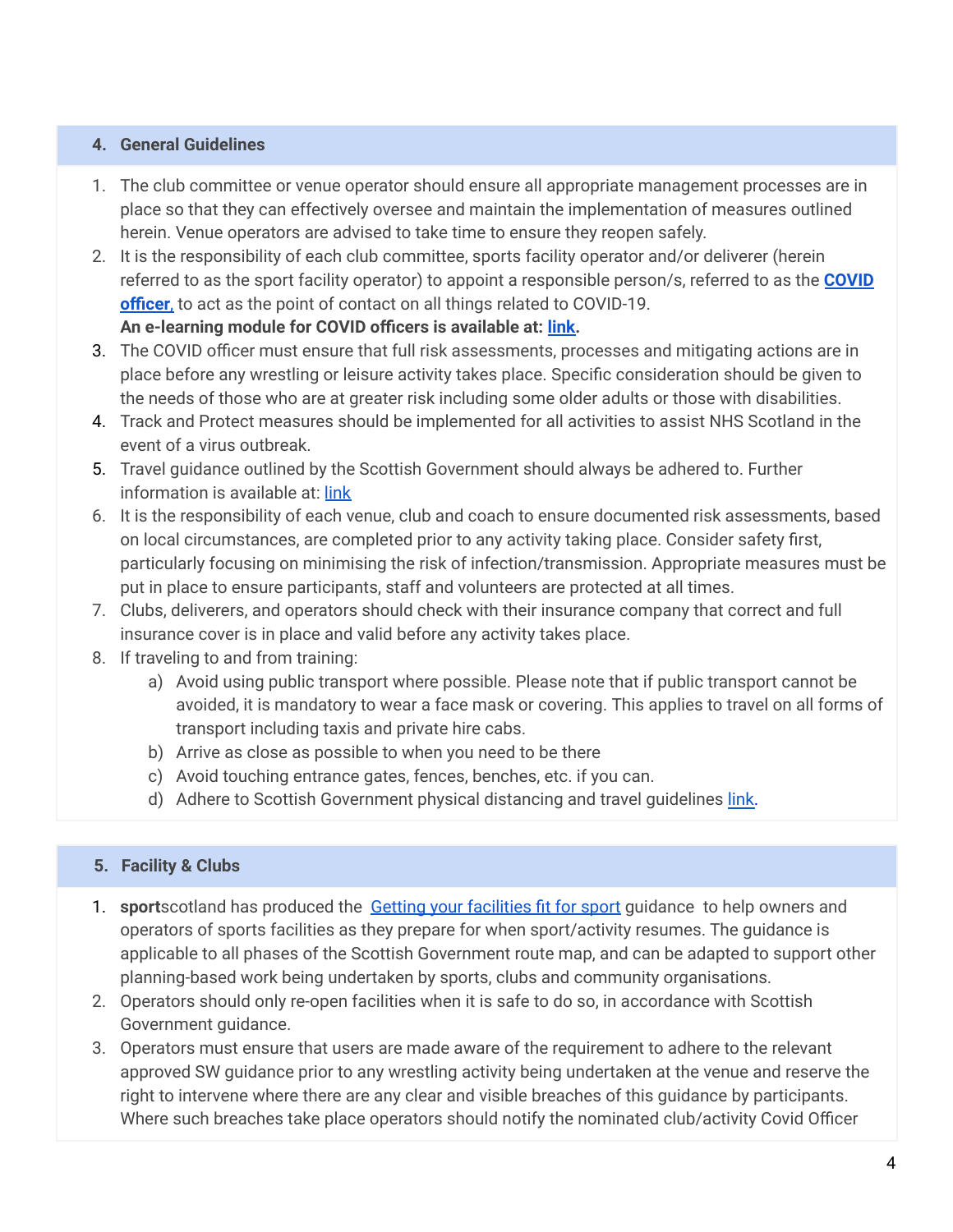overseeing the activity and they should in turn take appropriate action to mitigate future risk and protect participants and the wider public.

# **4. Test and Protect:**

- a) Test and [Protect,](https://www.nhsinform.scot/campaigns/test-and-protect) is Scotland's way of putting into practice NHS Scotland's test, trace, isolate and support strategy.
- b) Containing outbreaks early is crucial to reduce the spread of COVID-19, protect the NHS and save lives, and avoid the reintroduction of social and economic lockdown. This will support the country to return to, and maintain, a more normal way of life.
- c) It is a mandatory requirement that sport facility operators collect the name, contact number, date of visit, time of arrival, and where possible the departure time of all those attending facilities or activities. Where attending as a small household group, the contact details for one member – a 'lead member' – will be sufficient.
- d) Sports facility operators should store information for 21 days and share it when requested to do so by public health officers.
- e) The [Coronavirus](https://www.gov.scot/publications/coronavirus-covid-19-test-and-protect-coronavirus-service/) (COVID-19): Test and Protect information leaflet provides information on the Test and Protect service from NHS Scotland
- f) In order to gather and store customer information securely refer to SW GDPR policy.

# **5. Protect Scotland App**

- a) NHS Scotland has launched a free mobile app designed to help with contact tracing efforts and slow the spread of COVID-19. The app will alert users if they have been in close contact with another app user who tests positive for coronavirus.
- b) Supported by a dedicated Protect Scotland website, the app is an extra tool complementing existing person-to-person contact tracing which remains the main component of NHS Scotland's Test and Protect system.
- c) Further information on the Protect Scotland app is available at [www.protect.scot](http://www.protect.scot)

# **6. Changing rooms, showers and toilet:**

- a) Access to, and use, of changing rooms and showering facilities is permitted (other than in Level 4 areas where indoor facilities should remain closed) if appropriate risk assessment and hygiene measures have been put in place. However, the safety of participants is the priority and facility operators should consider whether use of the areas is necessary.
- b) Where changing rooms and showering facilities are to be used specific guidance relating to use of 'Changing and Showers' is available at Getting your [facilities](https://sportscotland.org.uk/covid-19/getting-your-facilities-fit-for-sport/) fit for sport.
- c) Sports facility operators may open toilets for public use if they follow the guidelines outlined on the Scottish Government website Opening Public Toilets [Guidelines](https://www.gov.scot/publications/coronavirus-covid-19-public-and-customer-toilets-guidance/pages/overview/).
- 7. Specific consideration should be given to supervision of children under the age of 5 years as it is not appropriate for young children to maintain physical distancing, either practically or in terms of child development. You may, for instance, ask a parent or carer to be present.
- 8. Where a disabled participant requires functional support to help them participate coaches, carers or those supporting the participant can provide this without maintaining physical distancing. In such circumstances the responsible 'Covid Officer' should consider appropriate mitigating actions as part of the risk assessment. For instance, providing appropriate PPE, limiting the number of participants an individual provides functional support to, limiting the duration spent in close proximity, or a combination of actions.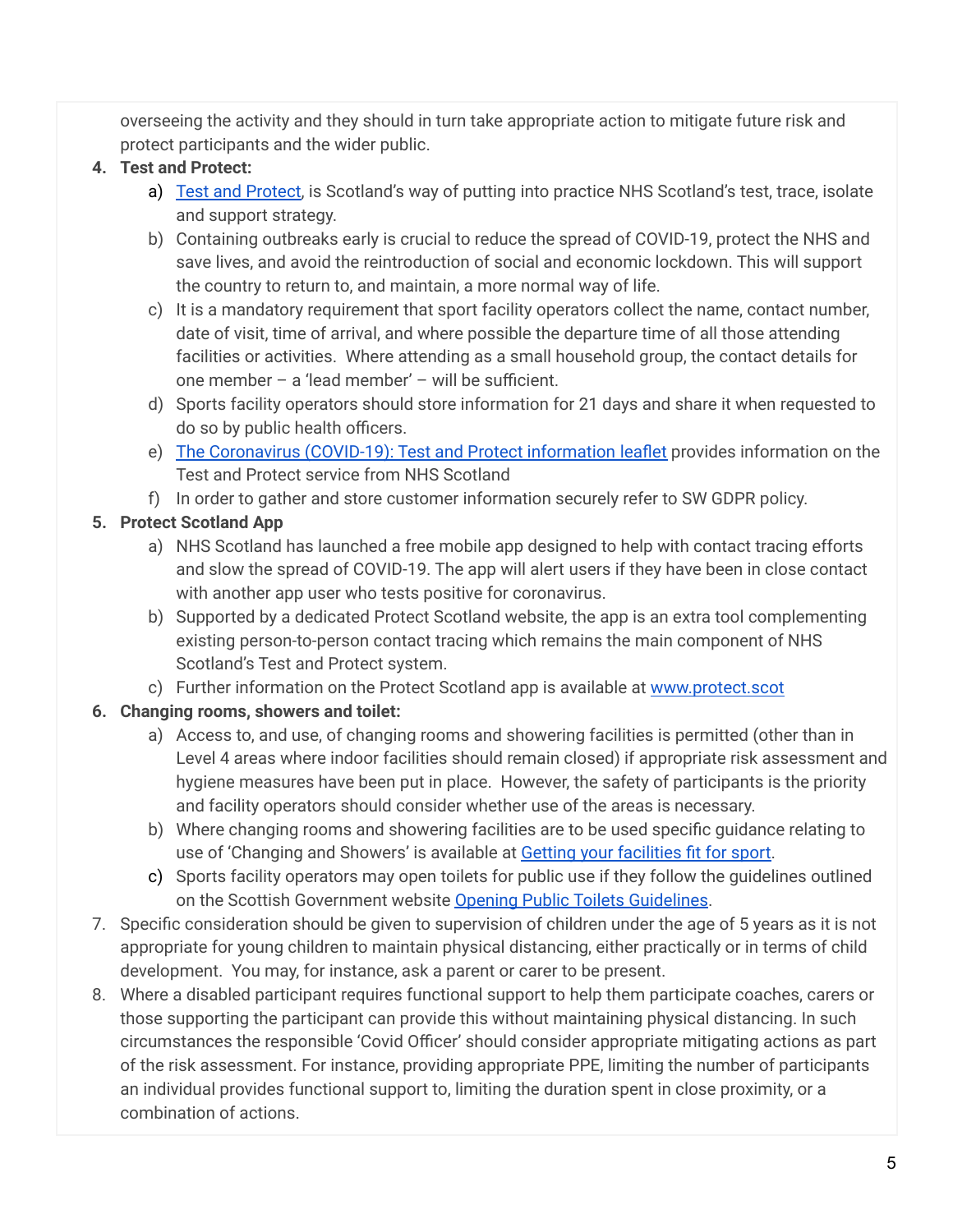- 9. Where an employee is providing an activity, relevant workplace risk assessments and consultation should take place in advance of any activity being undertaken. See the Businesses, workplaces and self-employed people section at Scottish Government: Coronavirus in Scotland [link](https://www.gov.scot/coronavirus-covid-19/).
- 10. Risk assessments should be carried out and documented for all activities and facilities. Consider safety first, particularly minimising the risk of infection/transmission and following Scottish Government guidance regarding health, hygiene, travel, and physical distancing.

## **11. Equipment Provision and Use**

- a) Remove, where possible, unnecessary equipment from the venue/facility.
- b) Where the above is not possible appropriate cleaning measures, including provision of sanitiser and disposable gloves, should be put in place to reduce the risk of contamination.
- c) All fixed equipment should be checked prior to use to avoid participants having to adjust or touch it.
- d) Where shared equipment is necessary for an activity appropriate hygiene measures must be put in place to ensure the equipment is thoroughly cleaned before, during and after use.

## 12. **Bookings and Payment**

- a) Encourage people to make bookings online where possible. However, be aware that a proportion of disabled people, people from low income households and older adults do not have access to the internet. Ensure you have alternative measures in place. For example, telephone bookings
- b) Consider introducing buffer periods between sessions to stagger start times so that participants do not all arrive/leave at the same time.
- c) Where possible use online or contactless payment options and avoid handling cash. Where people do not have bank accounts it is okay to accept cash payments.

# **13. Communication with Members / Participants**

- a) Operators should communicate clearly and regularly with members and participants setting out what they are doing to manage risk, and what advice they are giving to individuals before, during and after visits to the venue/activity.
- b) Make them aware in advance of measures you are putting in place at your venue, and guidelines they are asked to follow.
- c) Communicate clearly opening times and how people can safely access a facility, if relevant, for example through a booking or queuing system.
- d) Ensure signage on guidelines for participating safely and promoting hygiene measures are clearly displayed, up to date and in accessible formats.
- e) When communicating with members and participants, consider how you will reach people who do not have access to the internet. When publishing information on websites, consider how to make it accessible when accessed via a mobile phone or tablet rather than a PC or a laptop.
- f) Special attention should also be given to how you communicate physical distancing rules to young people.

## **6. Travel Guidance**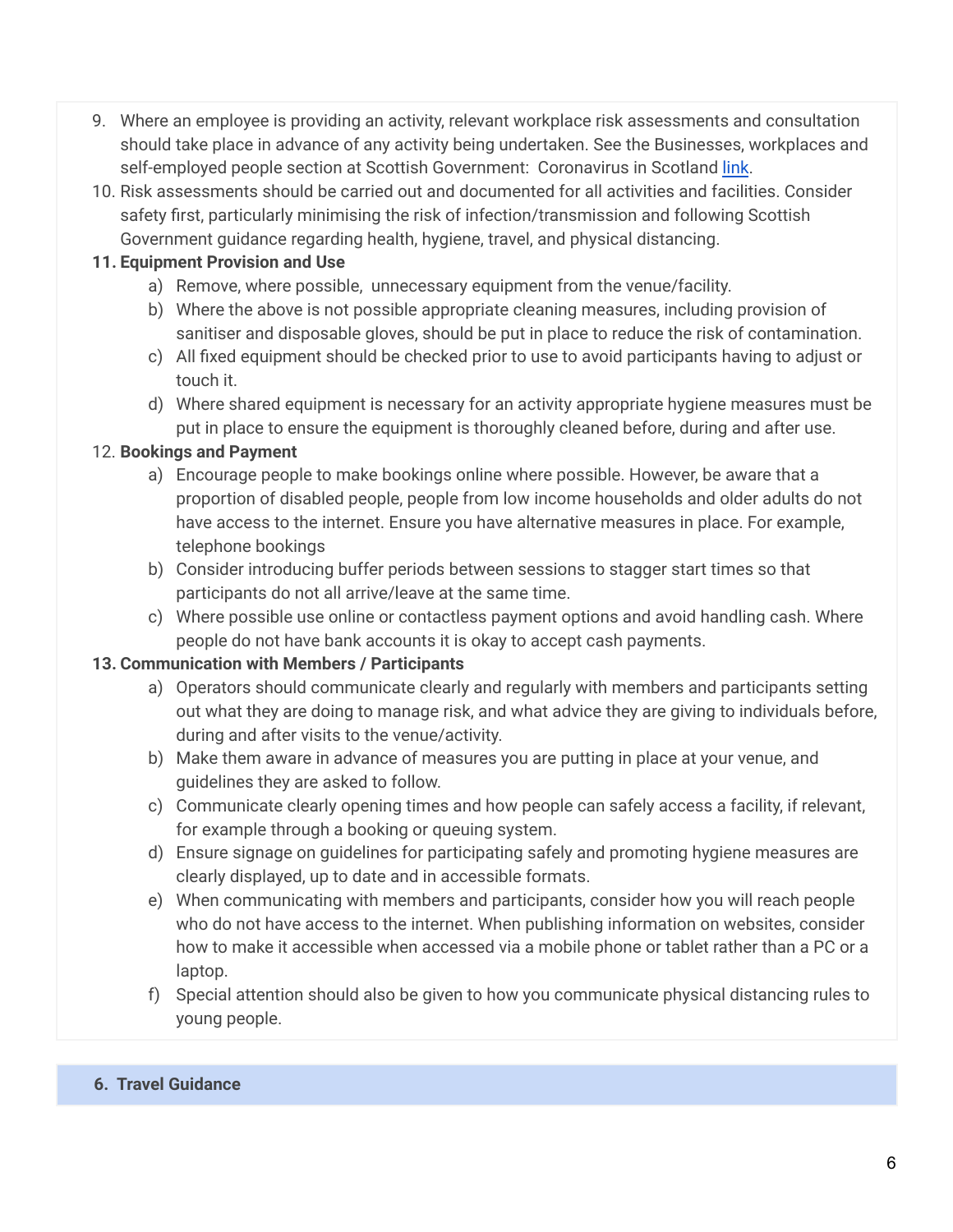- 1. Travel guidance outlined by the Scottish Government should always be followed. Further information on what travel is permitted is available at [link](https://www.gov.scot/publications/coronavirus-covid-19-guidance-on-travel-and-transport/).
- 2. Information for each local authority area, including their level and a postcode checker is available at Coronavirus (COVID-19): local protection levels [link.](https://www.gov.scot/publications/coronavirus-covid-19-protection-levels/)
- 3. You should avoid car sharing with anyone from another household unless you deem it to be necessary. Specific information on car sharing is available from Transport Scotland: advice on how to travel safely [link.](https://www.transport.gov.scot/coronavirus-covid-19/transport-transition-plan/advice-on-how-to-travel-safely/#section-63888)

# **4. a) Sport & Physical Activity**

- Participants can take part in organised sport and physical activity within their own local government area based on Level as detailed in Table A. Such activity is subject to exemption from household rules as detailed within this guidance.
- When a participant travels out with their local government area they should follow the travel guidance detailed below.
- **b) Children & Young People (17 years or under)**
	- People can travel to and from Level 0, 1, 2 and 3 areas to facilitate or take part in organised sport, training, and competition which is for persons under 18 years of age.
	- Children and young people can also travel to and from a Level 4 area, if for example, they belong to a club which is outside their own local government area. This flexibility is to allow children and young people to take part in sport or organised activity, but they should travel no further than they need to. If attending a sport/activity in a Level 3 area or below, Level 4 guidance will apply to the whole activity e.g. 12 to 17-year-old outdoor activity should be restricted to non-contact and include a maximum of 15 participants..
	- Children and young people living in a Level 3 or 4 area can also travel out with their local government area to take part in informal exercise such as walking, running or cycling. Such activity should follow **Scottish [Government](https://www.gov.scot/publications/coronavirus-covid-19-protection-levels/pages/protection-levels-by-area/) 'local protection levels' guidance.**
- **c) Adults (18 years or over)**
	- Participants aged 18 years or over can travel to and from a Level 0, 1 and 2 area to take part in organised sport, physical activity, training, and competition. However, to help suppress the spread of the virus, it is advised that people should not utilise facilities or take part in activities that are not allowed in their home local area protection Level. Participants should not travel to a Level 3 or 4 area to take part in organised sport or physical activity.
	- Adults living in a Level 3 or 4 area should only travel locally (within their local government area) to take part in organised sport or physical activity as outlined in Table A.
	- Adults living in a Level 3 or Level 4 area can also travel up to 5 miles out with their local government area to take part in informal exercise or recreation such as walking, cycling, golf or running that starts and finishes in the same place. Such activity should follow [Scottish](https://www.gov.scot/publications/coronavirus-covid-19-protection-levels/) [Government](https://www.gov.scot/publications/coronavirus-covid-19-protection-levels/) 'local protection levels' guidance.

**Table B: Travel Summary (Organised sport and physical activity)**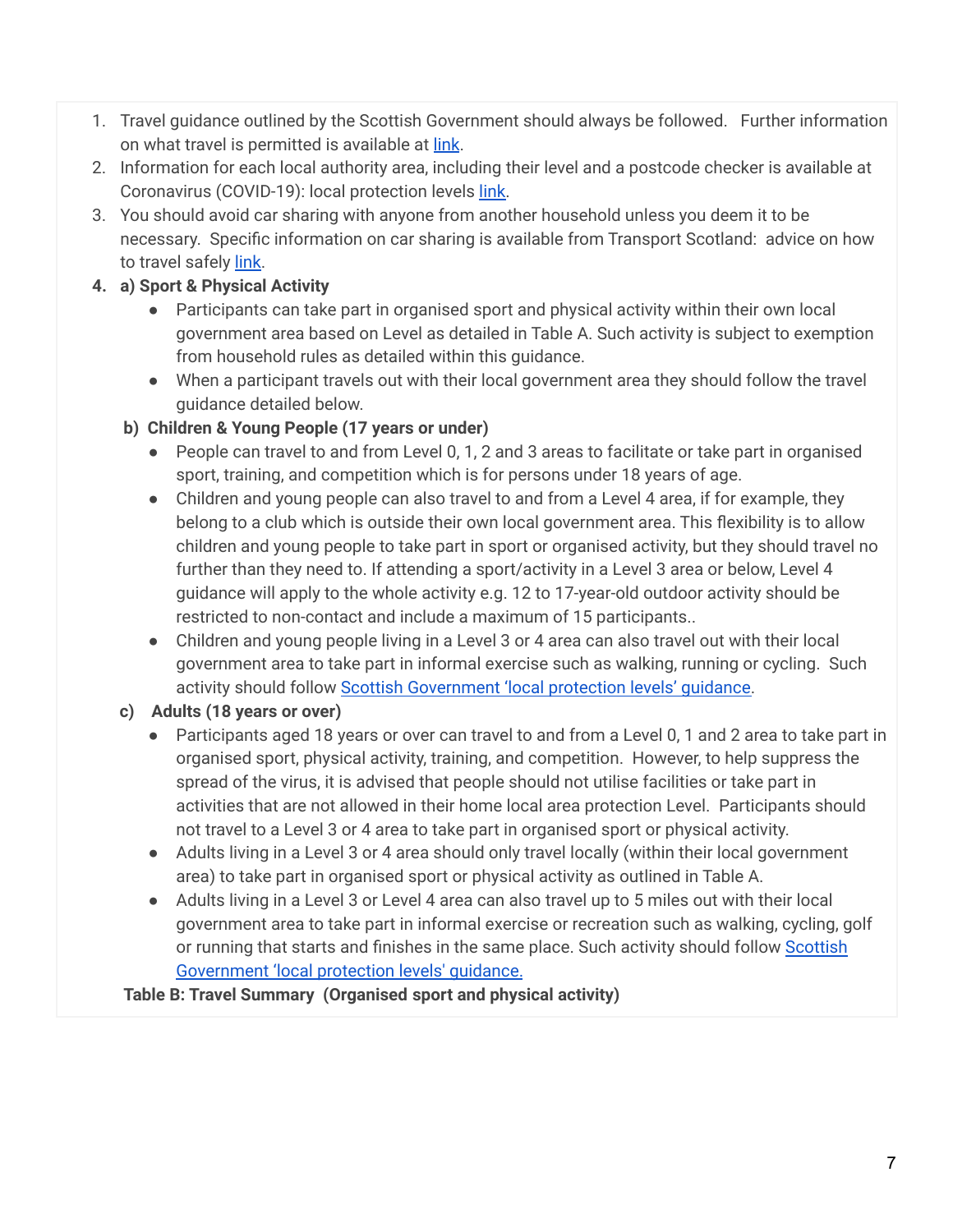| Age Group    | Level 0 | Level 1 | Level 2 | Level 3              | Level 4              |
|--------------|---------|---------|---------|----------------------|----------------------|
| U18s         |         |         |         |                      |                      |
| 18+ (Adults) |         |         |         | Local Travel<br>Only | Local Travel<br>Only |

### **7. Definitions - for the purposes of this guidance**

- 1. **Organised sporting or physical activity** refers to activities which are undertaken in a structured and managed way following specific rules and SW guidance, local authorities or businesses who in turn have fully applied related Scottish Government and **sport**scotland guidance. All organised activity should be overseen by a Covid Officer with documented risk assessments undertaken and mitigating actions put in place to ensure the health, safety and welfare of participants, coaches and officials.
- 2. **Contact sport or activity** is defined as "a sport or activity in which the participants necessarily come into bodily contact or as a matter of course encroach within 2m (1m from 19th July 2021) of one another".
- 3. **Non-contact sport or activity** is defined as "a sport or activity in which the participants are physically separated by playing rules such as to make it difficult for them to make physical contact during an activity. Examples include Tennis, Cricket, Boccia and Curling.
- 4. **Sports competition** is defined as "any amateur participation sport, contest or race involving individual participants or teams who regularly compete against opponents as part of an organised SGB, league, local authority or club activity."
- 5. **Sports event** is defined as "an organised gathering or activity of limited duration that brings people together for the primary purpose of participating in the one-off sporting activity such as a marathon, triathlon etc." For the benefit of this guidance professional sport with spectators is regarded as a sports event not competition.
- 6. **Adult 'group' sport or activity** refers to adults, who take part in organised sport or physical activity, where the number of participants is larger than allowed under normal household rules.
- 7. **Indoor individual exercise** refers to non-contact recreational sport or physical activity which follows household rule numbers. This includes gym use, 1:1 personal training, swimming, where physical distancing can be maintained.

### **8. Permitted Sport and Leisure Activities**

- **1. Participants and operators should follow guidance based on the area protection level in which the sporting activity is to take place. A summary of what sporting activity can be undertaken at each protection level is available in Table A and should be read in conjunction with the rest of this document.**
- 2. Subject to the protection level guidance within this document, organised sporting or physical activity can take place indoors or outdoors, in effect suspending physical distancing and household guidelines, for the duration of the activity.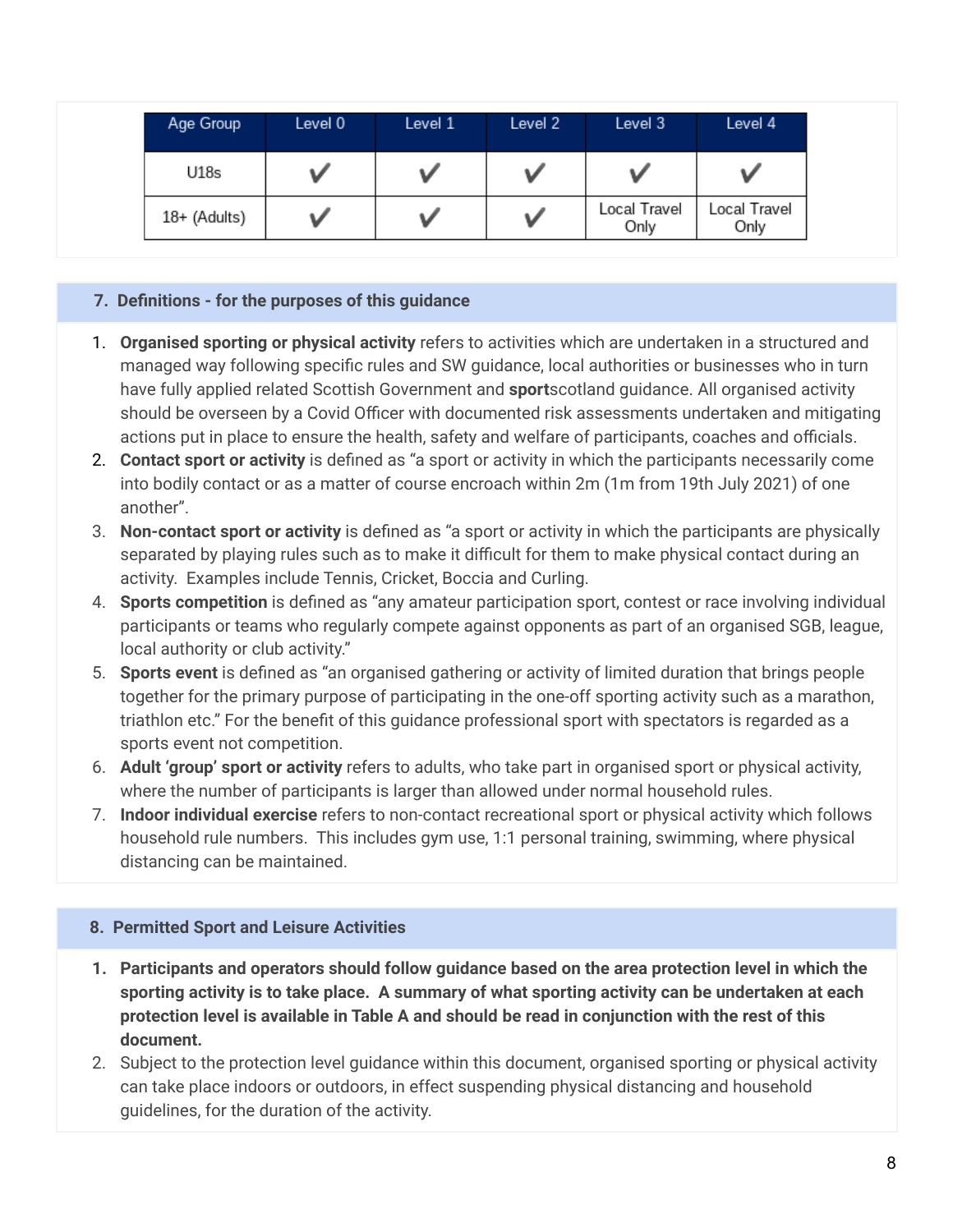- 3. Where there is likely to be close proximity or contact between participants involved in a wrestling activity, mitigating actions should be considered to minimise risk and keep participants safe. For instance:
	- a) The wrestling activity should involve as few participants as possible, for the minimum amount of time, whilst still allowing the activity to run effectively. This may also require a change to event formats, numbers and/or rules to minimise risk to participants.
	- b) As soon as a participant has completed training, a competition or event, they should leave the field of play/venue.
- 4. Formal presentation ceremonies, both indoor and outdoor, should only take place during or after a wrestling activity or competition where Scottish Government household rules on gatherings allow. The emphasis should be on reducing risk.
- 5. Holiday camps, extended wrestling activity or events which would not normally come under the jurisdiction of SW and should refer to the appropriate local authority or other relevant Scottish Government guidance.

# **9. Outdoor Sport & Leisure Activity**

- 1. Operators may open outdoor sports areas and courts if documented risk assessments are undertaken and all appropriate measures are put in place to ensure the safety of participants, staff and volunteers and where activity is undertaken in line with guidance for the appropriate protection level. Please also refer to guidance produced by **sport**scotland at: Getting Your Facilities Fit for Sport [link](https://sportscotland.org.uk/covid-19/getting-your-facilities-fit-for-sport/).
- 2. Information relating to outdoor sport and physical activity that can be undertaken by protection Level and age group is available in Table A.
- 3. Further information outlining outdoor Level 4 sport and physical activity restrictions and exemptions is available at Appendix 1.

## **Outdoor sporting bubbles for training, competition or small-scale events (Levels 0-3)**

- 4. An outdoor sporting 'field of play bubble', including multiple bubbles, can be used for organised training, competition, or participation events up to the limits noted below. Coaches, officials, and other volunteers are not included in Level 0 to Level 2 bubble/participation numbers but are at Level 3. Support staff numbers should be limited to those that are required to ensure a safe, well run activity:
	- Level  $3$  Bubbles of up to 30 with a maximum of 200 participants per day
	- Level  $2 -$  Bubbles of up to 50 with a maximum of 500 participants per day
	- $\bullet$  Level 1 Bubbles of up to 100 with a maximum of 1000 participants per day
	- $\bullet$  Level 0 Bubbles of up to 500 with no participant limit per day
- 5. Operators and organisers should undertake comprehensive risk assessments to minimise the risk of movement or contact between bubbles (or waves) including before, during or after an activity. Once an individual has completed their activity, they should immediately vacate the 'field of play' and are then subject to household rules.
- 6. Total participant numbers taking part in training, competition, or events, other than detailed below, should not exceed maximum daily numbers.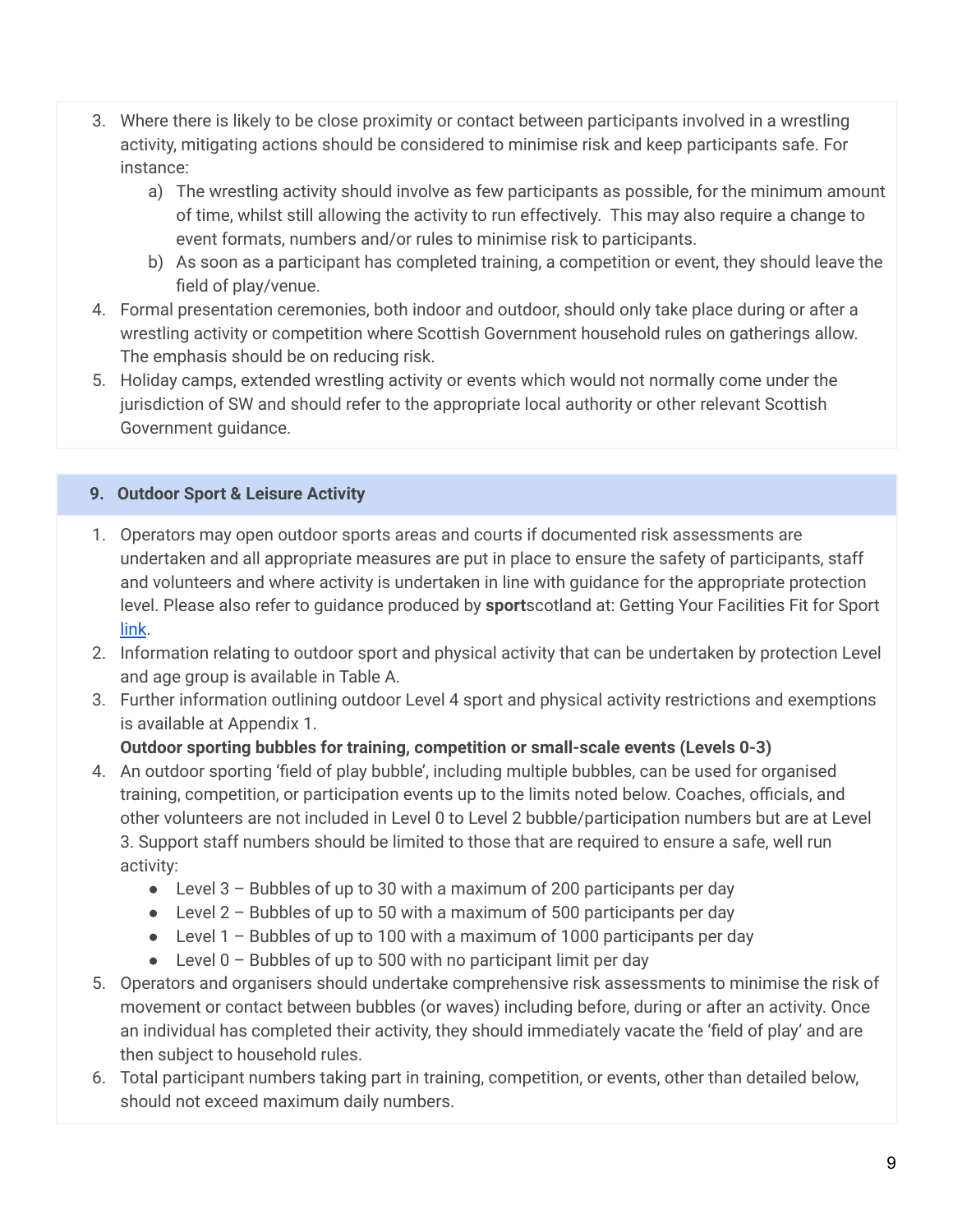- 7. Permanent outdoor sport, leisure and club facilities which are accessed on a regular basis by the general public and/or club members and have in place a designated COVID officer should risk assess and identify mitigating measures to protect participants and staff. This may for instance include operating separate activity zones, implementing staggered time slots and putting in place other measures to ensure participation bubbles remain separate including consideration of parking and access/egress.
- 8. Where a person requires the support of a carer to undertake sport or physical activity safely, the carer will not be counted in the bubble total. In such circumstances the Covid Officer should risk assess and where required take additional precautions to minimise risk. For instance, the carers may wear, if appropriate, personal protective equipment (PPE) such as face masks during the activity.
- 9. Any further exemptions or variation to training, competition, or event participant numbers, including the addition of spectators, must be agreed directly with Scottish Government and may be subject to other relevant Scottish Government guidance.
- 10. Operators and organisers should note that the situation around COVID-19 is fluid and activities may need to be cancelled at short notice should there be a change in local or national restrictions. In such circumstance's plans should be in place to notify participants of event cancellation and to ensure they do not attend the venue.
- 11. SW and operators should introduce a period of training to familiarise participants with guidelines before running competitions.
- 12. Outdoor group coaching for organised sport and physical activity including aerobics and fitness classes can take place if physical distancing is maintained with bubble/participation numbers as identified in Table A.

**Outdoor sporting bubbles for localised training and competition (Level 4)**

13. See Appendix 1 for further information on Level 4 restrictions.

## **10. Indoor Sport & Leisure Activity**

- 1. Indoor sport and leisure facilities can open up to and including Level 3, if Scottish Government Coronavirus (COVID-19): Guidance for the opening of indoor and outdoor sport and leisure facilities is fully implemented [link](https://www.gov.scot/publications/coronavirus-covid-19-guidance-on-sport-and-leisure-facilities/).
- 2. Appropriate risk assessments and mitigating measures must be put in place to reduce risk and protect participants. For instance, consider physically distanced training, reducing numbers taking part and changing event formats or rules.
- 3. Participants should not congregate before or after an activity. Operators must ensure comprehensive mitigating actions are put in place and documented in their risk assessment to stop this happening. Consider staggering start/arrival times and any other relevant additional measures.
- 4. The number of participants allowed to take part in indoor sport or physical activity must be risk assessed by the operator following Scottish Government Coronavirus (COVID-19): guidance on the opening of indoor and outdoor sport and leisure facilities [link](https://wrestling.scot/news/scottish-wrestling-phase-3-route-map-covid-19) and SW guidance link.
- 5. Information relating to indoor sport and physical activity that can be undertaken by protection level and age group is available in Table A.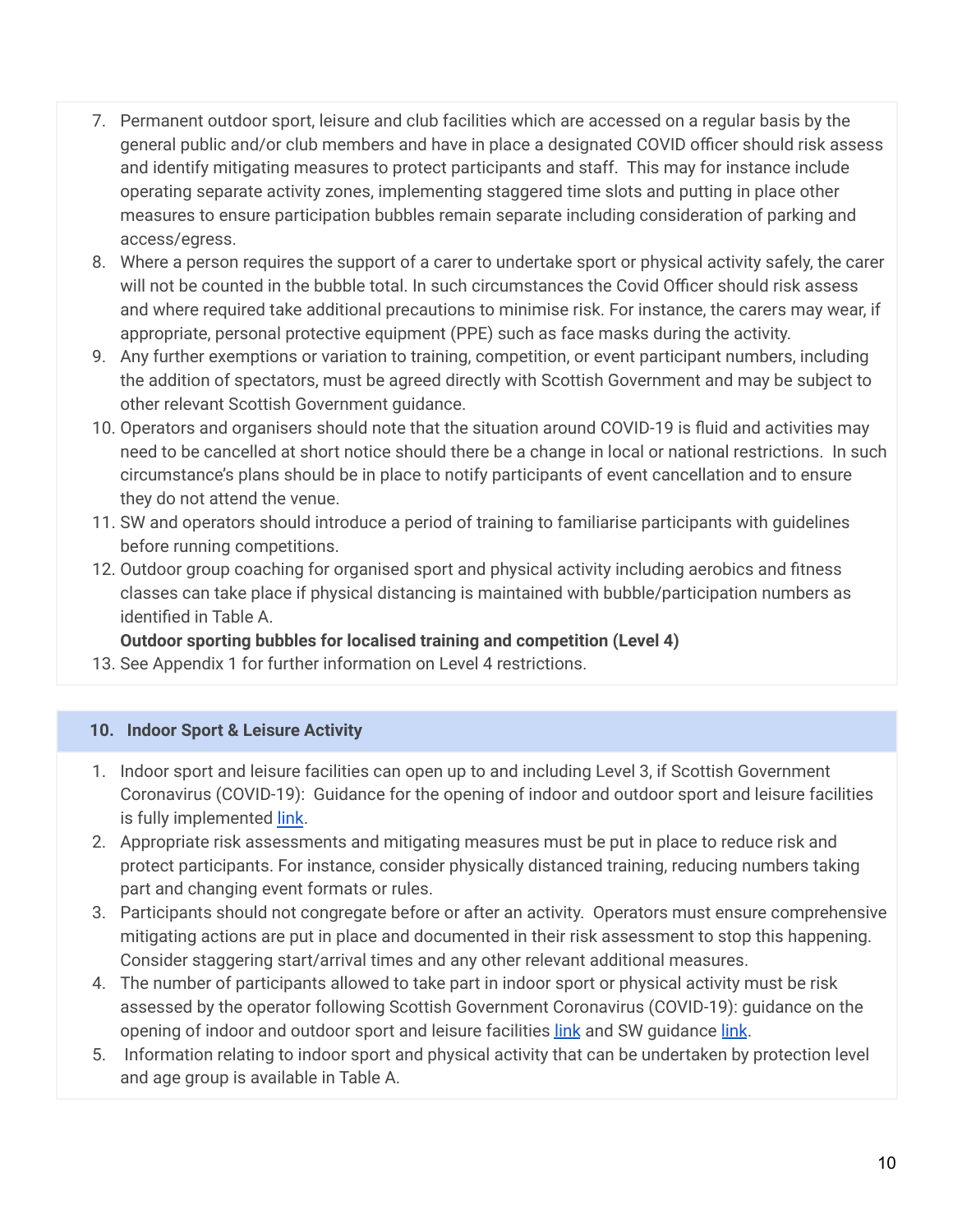### **11. Sports Events and Competitions**

#### **1. Sport Competition**

- a) Organised sport competition can take place if guidance within this document is followed and subject to appropriate risk assessment and oversight by the designated Covid Officer.
- b) The maximum number of participants allowed to take part in a sport competition should be no more than:
	- Outdoors: Agreed bubble/daily participation numbers, by Level, as outlined in Table A.
	- Indoors: Risk assessed maximum numbers following Scottish Government guidance on the opening of indoor and outdoor sport and leisure facilities [link.](https://www.gov.scot/publications/coronavirus-covid-19-guidance-on-sport-and-leisure-facilities/)
- c) Operators and organisers should, where relevant, as part of their risk assessment, consult with and obtain agreement from those bodies that they would normally require agreement from to run the competition. Where the competition would require a licence from the local authority under existing Civic Government legislation, this must include agreement from local Environmental Health Officers. Other bodies depending on the type, location, and scale of the event, may include the landowner, Community Council, the transport police, or other body responsible for the safety of the public.
- d) Spectators are permitted under the following circumstances:
	- where supervising a child and/or vulnerable person.
	- where a competition or event is organised and takes place at premises whose entrances and exits are controlled (indoors and outdoors) for the purpose of crowd and capacity management in line with Scottish Government (COVID-19): events sector guidance [link](https://www.gov.scot/publications/coronavirus-covid-19-events-sector-guidance/pages/how-to-use-this-guidance/) and (COVID-19): calculating physical distancing capacity in public settings [link](https://www.gov.scot/publications/coronavirus-covid-19-events-sector-guidance/pages/how-to-use-this-guidance/).
- e) It is recognised that it may not always be possible to prevent people from spectating [at a competition or event] in a public space such as a park. In such circumstances, the organisers are required to consider mitigating measures as part of their risk assessment/management plan with an emphasis on discouraging, where possible, informal spectating. Any such measures should be clearly communicated by the organiser prior to the competition or event which may include, amongst other things, the displaying of notices around the venue to remind the public to follow Scottish Government guidance.
- f) For clarity, where informal spectating does take place organisers are not expected to enforce government guidance on members of the public in places not under their control.

### **2. Sports Events**

a) Sports events, including spectator events, can take place subject to appropriate Scottish Government guidance being followed. Further information is available on the sportscotland website here: Return to Competition & Events: "sport events" [link](https://sportscotland.org.uk/covid-19/return-to-competitions-and-events/)

#### **12. Coaching**

1. The guidance below is to support coaches, leaders, personal trainers, deliverers and instructors, *herein referred to as coach/es*. In addition, please see: Getting Coaches Ready for Sport [link](https://sportscotland.org.uk/covid-19/getting-coaches-ready-for-sport/) which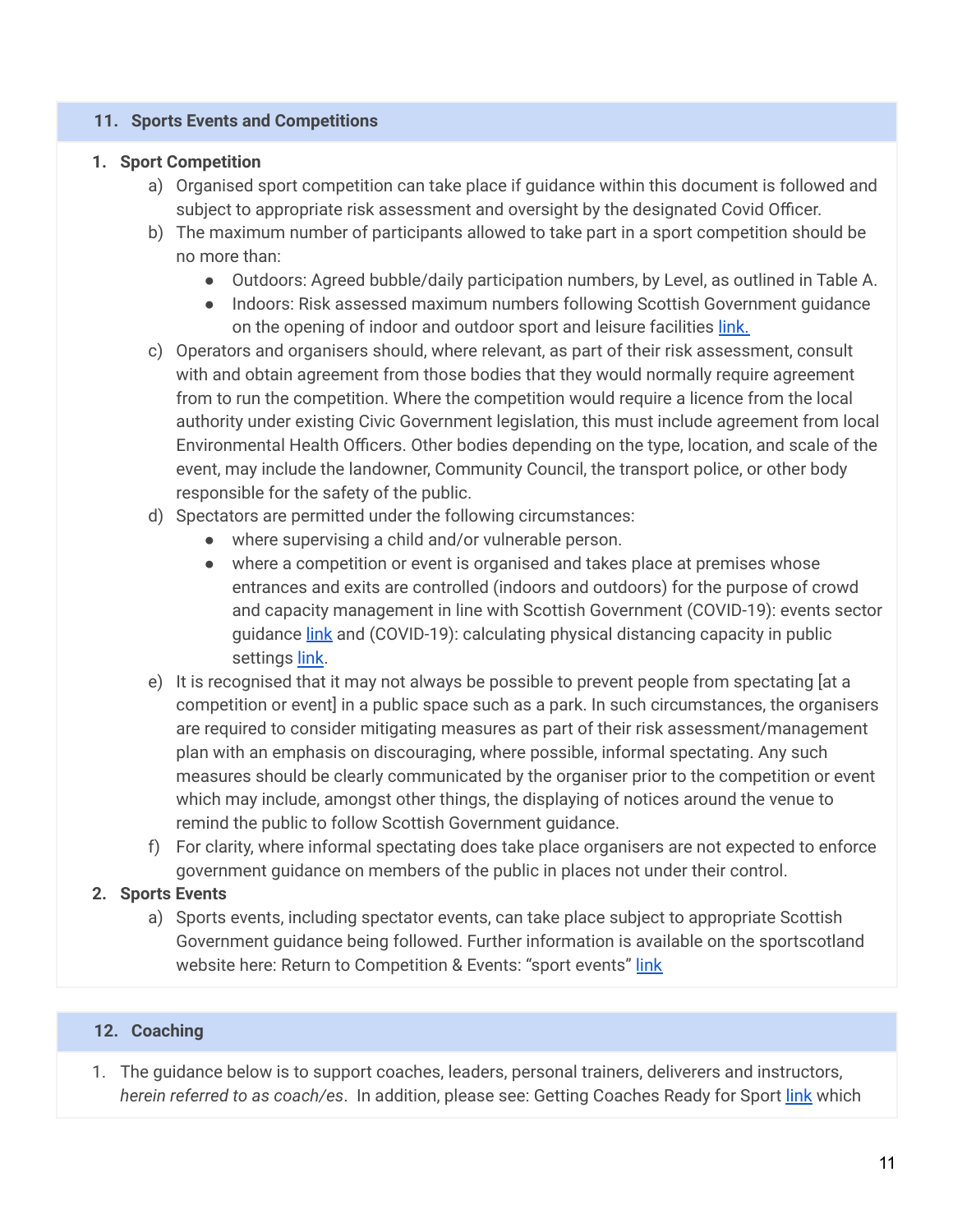provides a 4-stage approach/checklist to help coaches get ready for delivering sport and physical activity. It can be used as it is or amended to reflect the sport or delivery activity.

- 2. Coaches operating within clubs and facilities should liaise with the relevant COVID Officer before undertaking coaching and all sporting or physical activity must adhere to operator and SW [guidance.](https://wrestling.scot/news/scottish-wrestling-phase-3-route-map-covid-19)
- 3. Coaches and others supporting organised sporting or physical activity should attempt to keep physically distant, but it is recognised that this will not always be possible to ensure the safety of participants. In such circumstances the responsible 'Covid Officer' should consider appropriate mitigating actions as part of the risk assessment.
- 4. Coaches should be aware that local restrictions may be in place for sport and physical activity and this should be considered as part of risk assessment planning and will dictate what activity can be coached, indoors and outdoors and to whom. See Table A for further information about protection levels.
- 5. Scottish Government travel quidance provides exemptions for travel into and out of Level 3 and Level 4 local authority areas. This includes 'Travel for work, or to provide voluntary or charitable services, but only where that cannot be done from your home'
	- a) Where paid/voluntary coaches or officials use the above exemption mitigating actions should be put in place to reduce risk to the coach, official and participants. This should be documented in the operator or deliverer risk assessment.
- **6. Coaching (Levels 0-3)**
	- Coaches can run organised outdoor group training sessions in protection Levels 0-3 in line with maximum bubble sizes outlined in Table A or as agreed through approved SW Guidance [link](https://wrestling.scot/news/scottish-wrestling-phase-3-route-map-covid-19) and Scottish Government (COVID-19): guidance on the opening of indoor and outdoor sport and leisure facilities [link.](https://www.gov.scot/publications/coronavirus-covid-19-guidance-on-sport-and-leisure-facilities/) They should ensure to follow specific guidance on sporting bubbles within this document.

# **7. Coaching (Level 4)**

- Coaches can run organised outdoor non-contact group training sessions in protection Level 4 for a maximum of 15 people aged 12 years or over (including the coach/es)
- Coaches can run organised outdoor contact and non-contact training sessions for up to 30 children (including the coach/es) aged under 12 years.
- 8. Coaches can take multiple indoor sessions per day, however the numbers allowed in each session will depend upon the protection level restrictions in place in the given location.
- 9. Where a local area is operating within a protection level, face coverings must be worn by coaches when indoors, except where an exemption applies. For instance:
	- a) where an individual has a health condition or is disabled, including hidden disabilities, for example, autism, dementia or a learning disability or
	- b) if there is a reasonable excuse not to wear a face covering such as:
		- where there is difficulty in communicating with participants who may not be close by and safety is an issue. In such cases alternative measures should be considered such as use of a face visor.
		- being physically active or exercising as part of the coached session.

The priority should always be on ensuring the safety of the coach and participants and minimising the risk of *virus transmission before, during and after activity.*

10. At all times coaches should: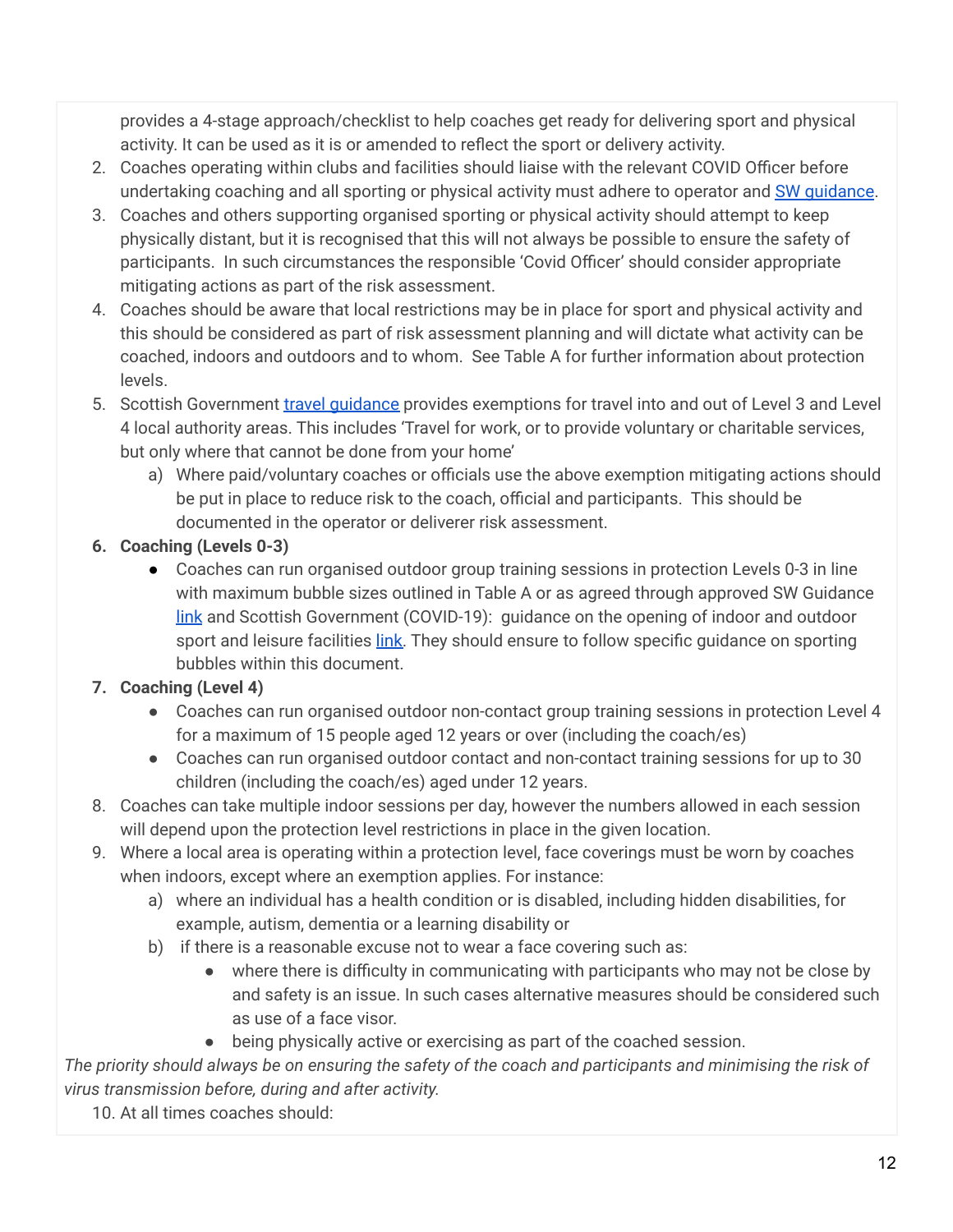- a) Plan and risk assess appropriately for the session in advance, be aware of responsibilities, be clear on expectations with participants and build in a review period to reflect on effectiveness and safety of the session.
- b) Ensure signage on guidelines for participating safely and promoting hygiene measures are clearly displayed and up to date.
- c) Check, in advance of delivery, that appropriate insurance policies are in place for all coached activities and that their insurance is valid for the activities they plan to deliver.
- d) find out about their direct and surrounding delivery environment in advance of the session and contact the facility operator, where relevant, to confirm any changes in processes and procedure.
- e) Consider the needs of participants returning after recovering from COVID-19. Participants should be able to confidentially disclose this, in a similar way to any other personal matter relevant to coached activity, so the coach can make suitable adjustments and allowances to the planned activity for the individual and check that input from a medical professional has been sought where appropriate.
- f) Coaches working with children should familiarise themselves with the additional considerations developed by *Children 1st*: Child Wellbeing and Protection Considerations [link](https://sportscotland.org.uk/media/5774/cyp-return-to-sport-after-covid-19.pdf).
- g) Additional support tools are available for coaches and volunteers at the "Getting [Coaches](https://sportscotland.org.uk/covid-19/getting-coaches-ready-for-sport/) Ready for [Sport"](https://sportscotland.org.uk/covid-19/getting-coaches-ready-for-sport/) section of the **spor**tscotland website including mental health and wellbeing awareness training [link.](https://sportscotland.info/mentalhealth/#/)

## **13. Health, Safety & Hygiene**

- 1. Scottish Government has produced the Coronavirus (COVID-19): FACTS poster including translations and accessible formats [link](https://www.gov.scot/binaries/content/documents/govscot/publications/advice-and-guidance/2020/08/coronavirus-covid-19-facts-poster-translations/documents/english/english/govscot%3Adocument/20-21%2B-%2BCoronavirus%2B-%2BTranslations%2B-%2BFACTS%2BPoster%2B-%2BEnglish%2B-%2B9%2BJuly%2B2020.pdf?forceDownload=true). Where possible operators should use this document to reinforce messages. FACTS stands for: **F**ace Coverings, **A**void crowded places, **C**lean your hands regularly, **T**wo metre distance and **S**elf isolate and book a test if you have symptoms. **Note that FACTS guidance including physical distancing is expected to change from 19th July 2021.**
- 2. Ensure access to first aid and emergency equipment is maintained.
- 3. Ensure that first aid equipment has been updated appropriately for the COVID-19 pandemic and first aiders have appropriate training.
- 4. In the event of first aid treatment being required it is recognised that a suitably qualified person, coach or supervising adult may be required to attend to the injured participant. The 'Covid Officer' should consider processes for managing this as part of their risk assessment. This could include but not be limited to:
	- Provision of suitable PPE
	- Training of coaches/supervising adults
	- Presence of one parent/guardian being required at the activity for children/vulnerable adults.
- 5. Cleaning of equipment, hand and respiratory hygiene are core measures to be implemented and provision should be made for these.
- 6. Clear guidance and plans are needed for cleaning of facilities and equipment, and waste disposal. For instance, common touchpoint surfaces (gates, door handles, handrails etc) should where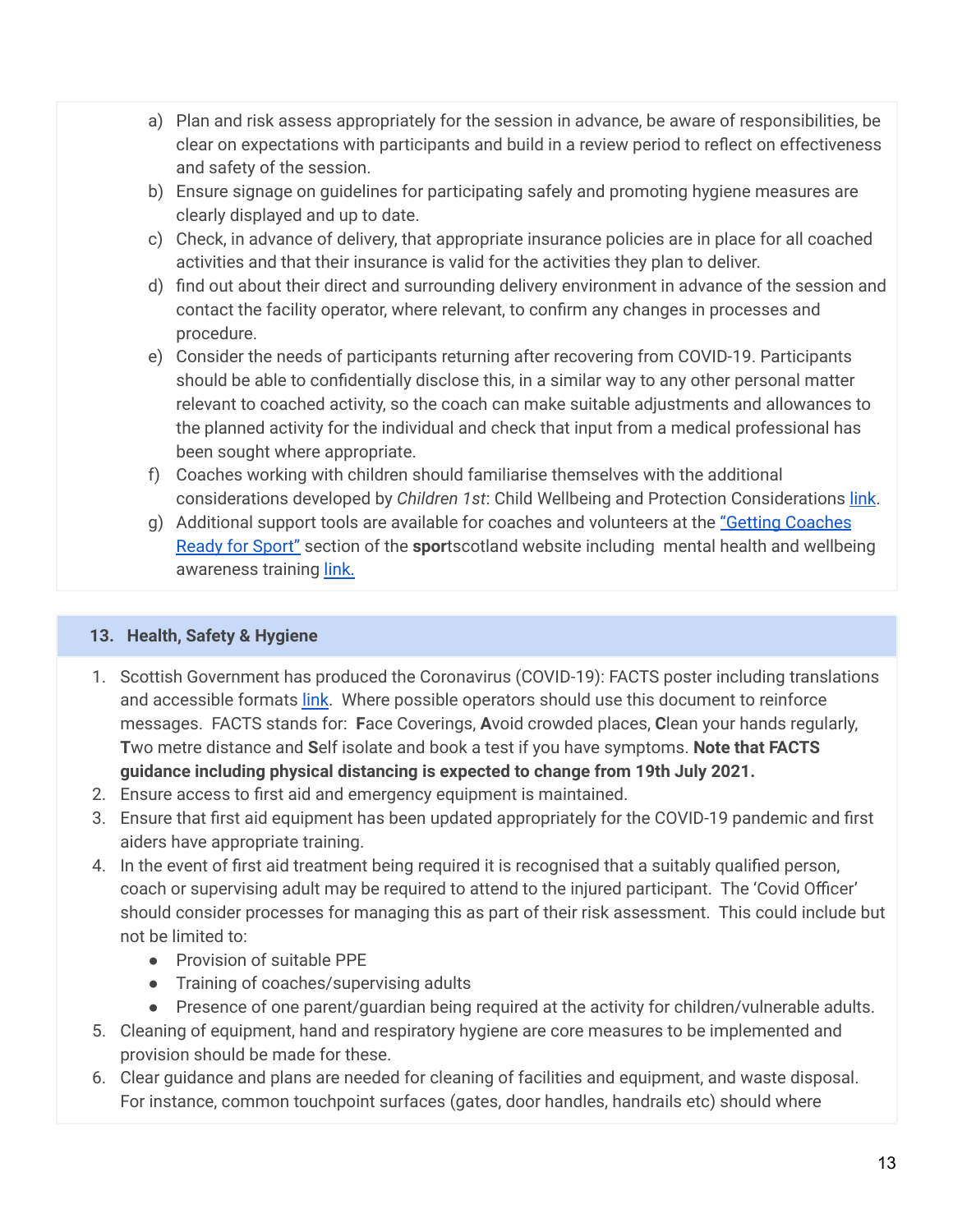possible be left open but if not possible, regular cleaning with disposable gloves should be undertaken.

- 7. Make hand sanitizers or wipes available for use at entrance/exit to the venue/facility where possible. Hand sanitiser should be at least 60% alcohol based and detergent wipes appropriate for the surface they are being used on. Cleaning products should conform to EN14476 standards.
- 8. Be aware that disabled people may face greater challenges implementing regular handwashing because of additional support needs. Some disabled people may need to use touch to help them get information from their environment and physical support. It is important they are not prevented from doing this, but operators should be aware that this increases the likelihood of virus transmission.
- 9. If you need to sneeze or cough, do so into a tissue or upper sleeve.
- 10. Avoid touching your face.
- 11. Use the checklist produced by **spor**tscotland "Getting your [facilities](https://sportscotland.org.uk/covid-19/getting-your-facilities-fit-for-sport/) fit for sport"
- 12. BEFORE LEAVING HOME & AFTER YOU RETURN wash your hands with soap and water for at least 20 seconds before leaving home to go outside.
- **13. Face Coverings:**
	- Sports facility operators should ensure participants and visitors wear face coverings, if indoors, before and after activity or when in non-playing areas of the facility. For example: reception, locker rooms and storage areas. This is a **mandatory** requirement except where an exemption applies, or where there is a 'reasonable excuse' not to wear a face covering e.g. if you have a health condition or are disabled, including hidden disabilities such as autism, dementia or a learning disability.
	- Be aware that face coverings discriminate against some deaf people who need to look at lips to help communicate. Staff in facilities should be made aware that it is okay to remove their face coverings to communicate with someone who relies on lip reading and facial expressions.
	- Face coverings must be worn in a sports facility hospitality environment other than when you are eating or drinking.
	- Guidance on general use and exemptions are available [here](https://www.gov.scot/publications/coronavirus-covid-19-phase-3-staying-safe-and-protecting-others/pages/face-coverings/).

### **14. Safeguarding**

- 1. All adults involved in coaching / actively engaging with children or vulnerable adults in an organised environment should have undertaken appropriate SW safeguarding training.
- 2. Operators should ensure appropriate ratios of coach/adult to child/vulnerable adult as per SW guidance and follow all related safeguarding advice.
- 3. Health, safety and welfare policies should always be risk assessed and implemented.
- 4. Operators should also refer to the additional considerations developed by *Children 1st*: Child Wellbeing and Protection Considerations [link](https://sportscotland.org.uk/media/5774/cyp-return-to-sport-after-covid-19.pdf).
- **15. Equality & Inclusion**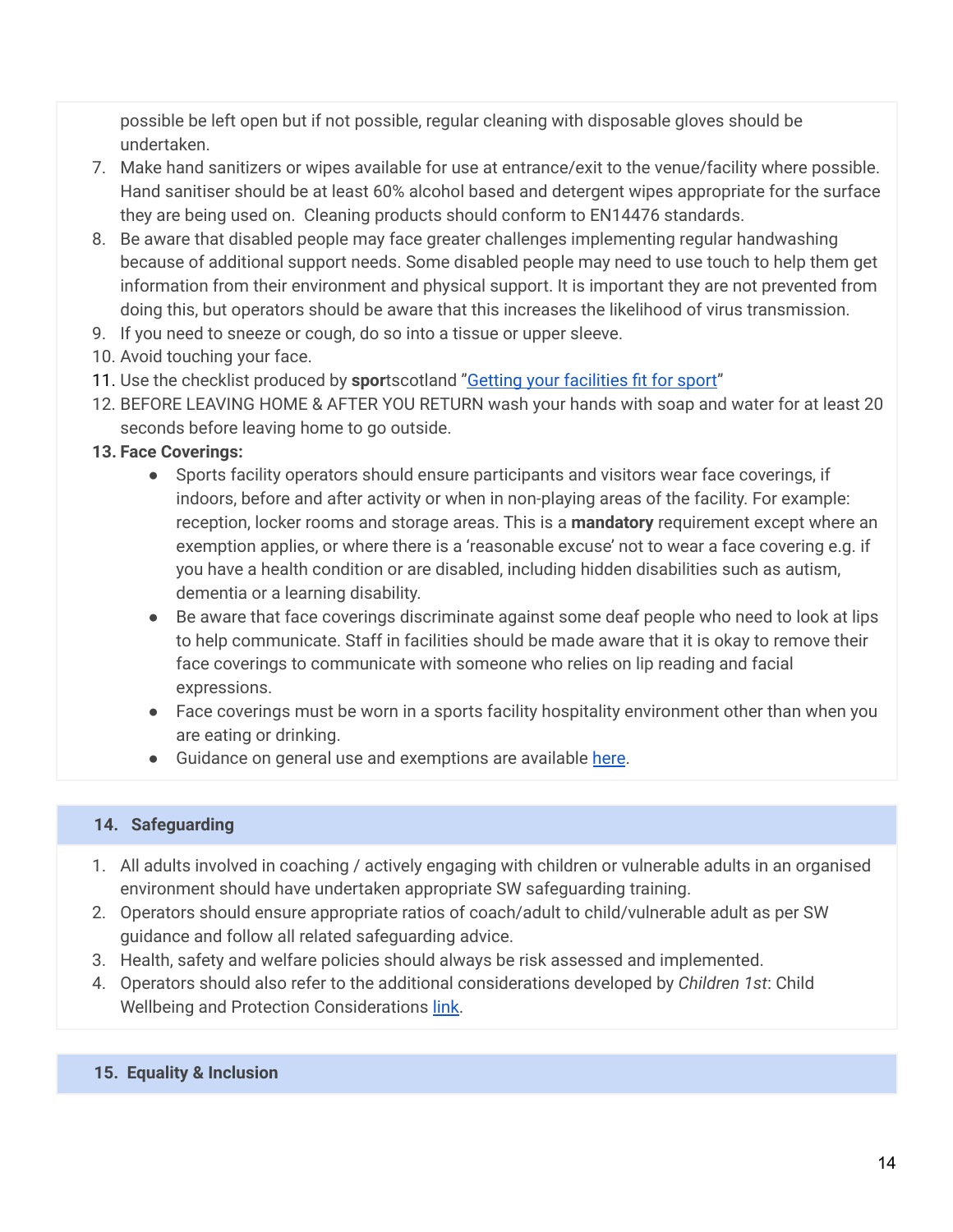- 1. Covid-19 is affecting everyone. But the impact of the pandemic is not being felt equally. Before the pandemic certain groups were less likely to participate in sport and physical activity. These groups are also the most at risk of worsening inequalities due to Covid-19:
	- Older people
	- Disabled people
	- Ethnic minorities
	- Women
	- People from deprived communities
- 2. It is more important than ever to consider inclusive guidance for people who need extra support to be active and sports facility operators should consider this as part of their work to encourage people to return.
- 3. The evidence emerging has clear implications for how we design and deliver sport and physical activity. Some key areas for consideration include;
	- a) **Communication** Digital exclusion is a key issue. With so many services and so much information moving online it risks worsening the health impacts of the pandemic. We have to think innovatively about the range of ways we can provide information to people about sport and physical activity.
	- b) **Accessibility** Accessibility of our environments is another key issue emerging from the pandemic. As clubs and leisure centres re-open it's important to build understanding of people's specific accessibility needs around things like hygiene, physical distancing and face coverings so we can provide the best possible support to people to take part in sport and physical activity.
	- c) **Anxiety, mental health and wellbeing** The pandemic is leading to an increased risk of anxiety and mental ill-health for people who share all characteristics. We know that sport and physical activity can have significant benefits for people's mental health so it's vital that we continue to promote those benefits, so people are encouraged to get involved.
	- d) **Confidence** Confidence to return to sport is a big issue across all groups. We know that some groups are at higher risk from Covid-19 than others (including some ethnic minorities, disabled people and households experiencing poverty). These groups may be even more nervous about returning to sport or starting to participate. They are also less likely to participate in sport in the first place, so we'll need to give extra attention to their needs to help build their confidence.

## **16. Local Outbreaks or Clusters of Coronavirus Cases**

1. Where a local outbreak has been reported, sports facility operators and deliverers within this locality should review Scottish Government 'local measures' guidance, their facility/operational risk assessment and consider if additional mitigating actions should be put in place to reduce risk. This may, for example, include; suspending activity, enhancing hygiene and physical distancing measures or introducing additional activity restrictions.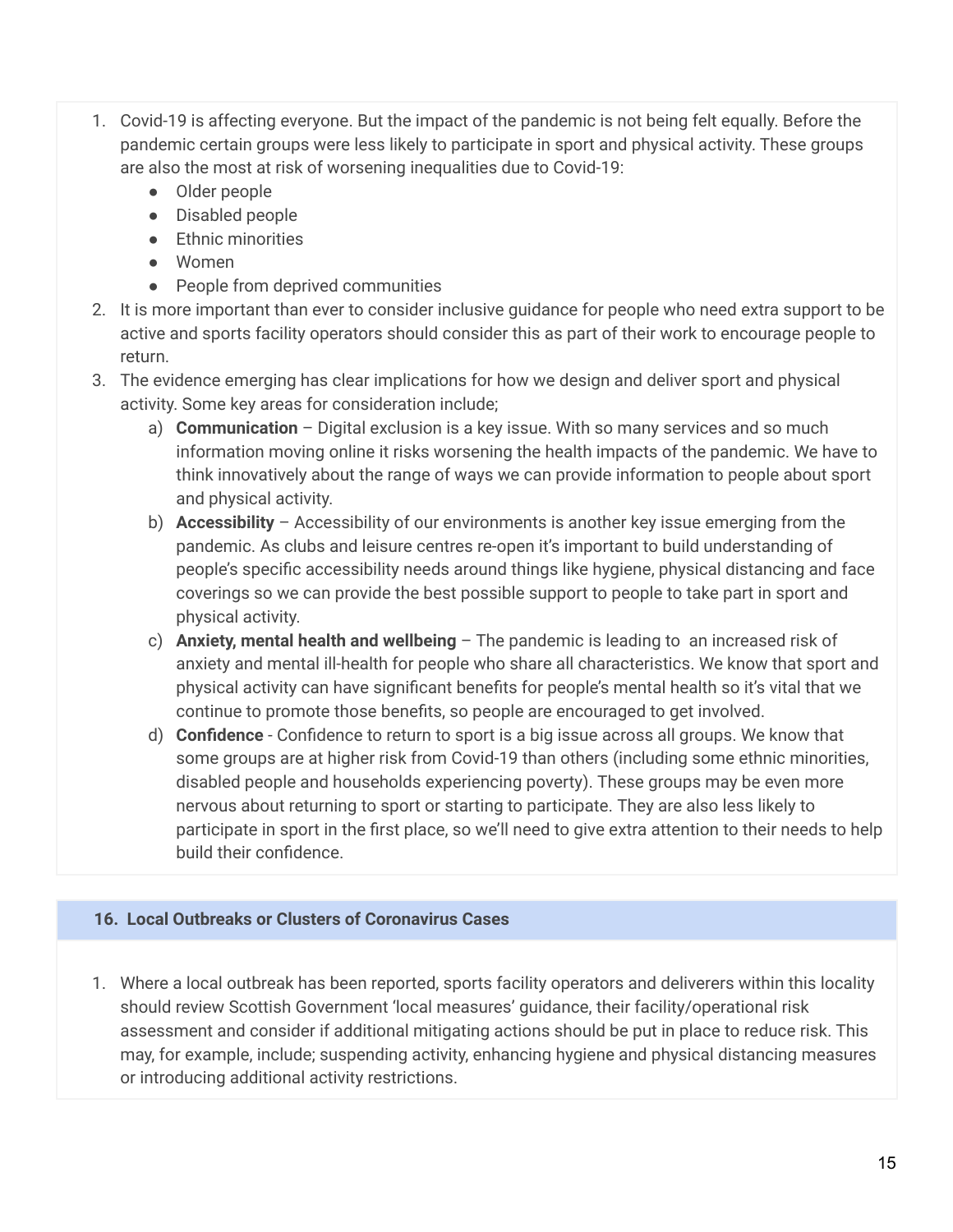If a person has a continuous cough, high temperature, or loss or change in taste or smell, they should self-isolate and request a coronavirus test right away. Further information is available at [www.NHSinform.scot/test-and-protect](http://www.nhsinform.scot/test-and-protect) or by calling **0800 028 2816** if they cannot get online. The [Coronavirus](https://www.gov.scot/publications/coronavirus-covid-19-test-and-protect-coronavirus-service/) (COVID-19): Test and Protect information leaflet provides information on the Test and Protect service from NHS Scotland.

**This guide has been produced to assist coaches in delivering wrestling activities during Coronavirus.**

**Guidelines will be updated as we progress through the different phases of the Scottish Government route map in conjunction with sportscotland. Please ensure to check the official Scottish Wrestling position at www.wrestling.scot on a regular basis to stay abreast of the latest guidelines.**

Further guidance and useful links are available at: [sportscotland](https://sportscotland.org.uk/covid-19/) dedicated COVID-19 page Scottish [Government's](https://www.gov.scot/coronavirus-covid-19/) approach to managing COVID-19 Scottish [Government](https://www.gov.scot/publications/coronavirus-covid-19-stay-at-home-guidance/) 'Stay at Home' guidance. [Coronavirus](https://www.gov.scot/binaries/content/documents/govscot/publications/advice-and-guidance/2020/08/coronavirus-covid-19-facts-poster-translations/documents/english/english/govscot%3Adocument/20-21%2B-%2BCoronavirus%2B-%2BTranslations%2B-%2BFACTS%2BPoster%2B-%2BEnglish%2B-%2B9%2BJuly%2B2020.pdf?forceDownload=true) (COVID-19): FACTS poster including translations and accessible formats [Coronavirus](https://www.gov.scot/publications/covid-19-scotlands-strategic-framework/) (COVID-19): Scotland's Strategic Framework Postcode checker for COVID [restrictions](https://www.gov.scot/check-local-covid-level/) by protection level in areas of Scotland [Coronavirus](https://www.gov.scot/publications/coronavirus-covid-19-allocation-of-levels-to-local-authorities/) (COVID-19): allocation of levels to local authorities Scottish [Government:](https://www.gov.scot/publications/coronavirus-covid-19-test-and-protect/) Test & Protect COVID-19 officer job [description](https://sportscotland.org.uk/media/5950/sportscotland-covid-officer.pdf) [e-learning](https://rise.articulate.com/share/LlEWUj-o23H_4gC1AF002jdxdrCucQC0#/) module for COVID officers Scottish [Government](https://www.gov.scot/publications/coronavirus-covid-19-guidance-on-sport-and-leisure-facilities/) Coronavirus (COVID-19): Guidance for the opening of indoor and outdoor sport and leisure [facilities](https://www.gov.scot/publications/coronavirus-covid-19-guidance-on-sport-and-leisure-facilities/) [Coronavirus](https://www.gov.scot/publications/coronavirus-covid-19-phase-3-staying-safe-and-protecting-others/pages/getting-around/) (COVID-19) Phase 3: Staying safe and protecting others. **Test and [Protect](https://www.nhsinform.scot/campaigns/test-and-protect)** Scottish [Government](https://www.gov.scot/publications/coronavirus-covid-19-public-and-customer-toilets-guidance/pages/overview/) website Opening Public Toilets Guidelines. Getting your [facilities](https://sportscotland.org.uk/covid-19/getting-your-facilities-fit-for-sport/) fit for sport Getting [coaches](https://sportscotland.org.uk/covid-19/getting-coaches-ready-for-sport/) ready for sport Child wellbeing and protection [considerations](https://sportscotland.org.uk/media/5774/cyp-return-to-sport-after-covid-19.pdf) in the return of children and young people to sport [Coronavirus](https://www.gov.scot/coronavirus-covid-19/) in Scotland Scottish Wrestling [COVID-19](https://wrestling.scot/news/scottish-wrestling-phase-3-route-map-covid-19) guidance [sportscotland](https://sportscotland.org.uk/covid-19/return-to-competitions-and-events/) Return to Competitions and Events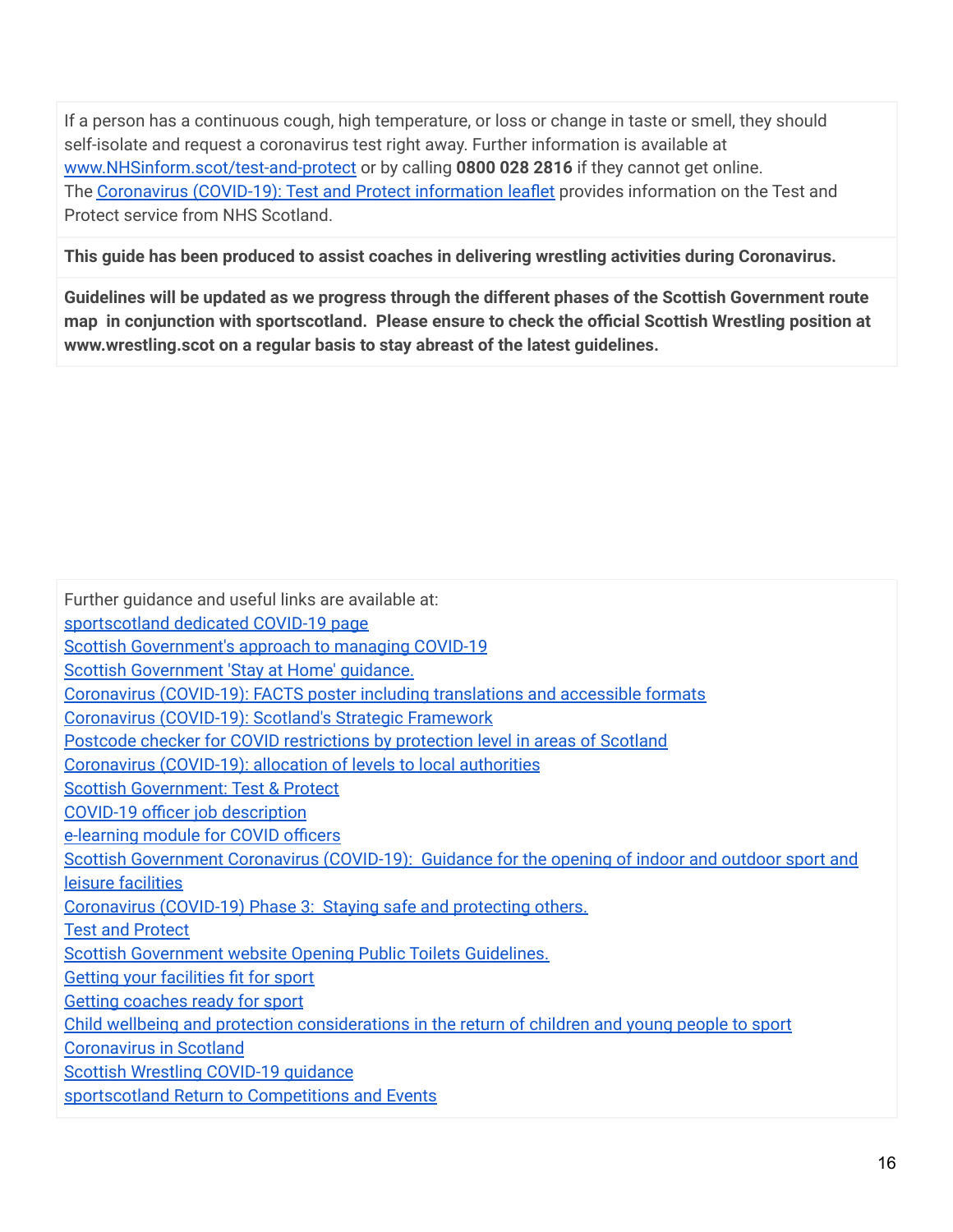#### **APPENDIX 1: Level 4 Guidance**

#### **1. Introduction**

- 1. The guidance within this appendix is applicable to sport and physical activity facilities and activities where Scottish Government have identified the requirement for Level 4 restrictions to be applied.
- 2. This quidance is not applicable to professional or performance sports activity which is approved through the 'Resumption of [Performance](https://sportscotland.org.uk/covid-19/resumption-of-performance-sport-guidance/) Sport' process by Scottish Government or **sport**scotland.
- 3. The information outlined below should be used in conjunction with, and where appropriate supersede, the 'SW Return to Physical Activity [Guidelines](https://wrestling.scot/news/scottish-wrestling-phase-3-route-map-covid-19) Phase 3' and will be shared with participants, clubs, local authorities/trusts, third sector and other sports facility operators within Level 4 areas.
- 4. It is the responsibility of the relevant facility operator / COVID officer to ensure that full risk assessments, processes and mitigating actions are in place before any wrestling activity takes place and to check if the activity is in an area which is subject to additional Scottish Government localised measures and restrictions.
- 5. Where a local outbreak has been reported, wrestling facility operators and deliverers should review their facility/operational risk assessment and consider if additional mitigating actions should be put in place to reduce risk. This may, for example, include; suspending activity, enhancing hygiene and physical distancing measures or introducing additional activity restrictions.
- 6. Be aware that the Scottish Government may update or change Levels and restrictions at any time, including the local areas subject to them. Therefore COVID officers should regularly check Scottish Government advice and guidance relating to local outbreaks and measures at [link.](https://www.gov.scot/publications/coronavirus-covid-19-protection-levels/)

### **2. Travel Restrictions in Level 4 areas**

- 1. Those living in a Level 4 local authority area can travel out with that area to undertake informal outdoor sport, exercise and recreation including walking, cycling or running, as long as they abide by the rules on meeting other households.
- 2. Children and young people may travel to and from a Level 4 area, if for example, they belong to a club which is just outside their own local authority area.
	- This flexibility is to allow children and young people to take part in sport or organised activity, but they should travel no further than they need to.
	- If attending a sport/activity in a Level 3 area or below, Level 4 guidance will apply to the whole activity e.g. 12 to 17-year-old outdoor activity should be restricted to non-contact and include a maximum of 15 participants.
- 3. Adults living in a Level 4 local authority area may travel within, but not outwith, that area to take part in non-contact organised sport..
- 4. When taking part in sport, exercise or recreation participants should at all times follow [Scottish](https://www.gov.scot/publications/coronavirus-covid-19-protection-levels/) [Government](https://www.gov.scot/publications/coronavirus-covid-19-protection-levels/) quidance.

### **3. Outdoor Sport & Leisure Activity**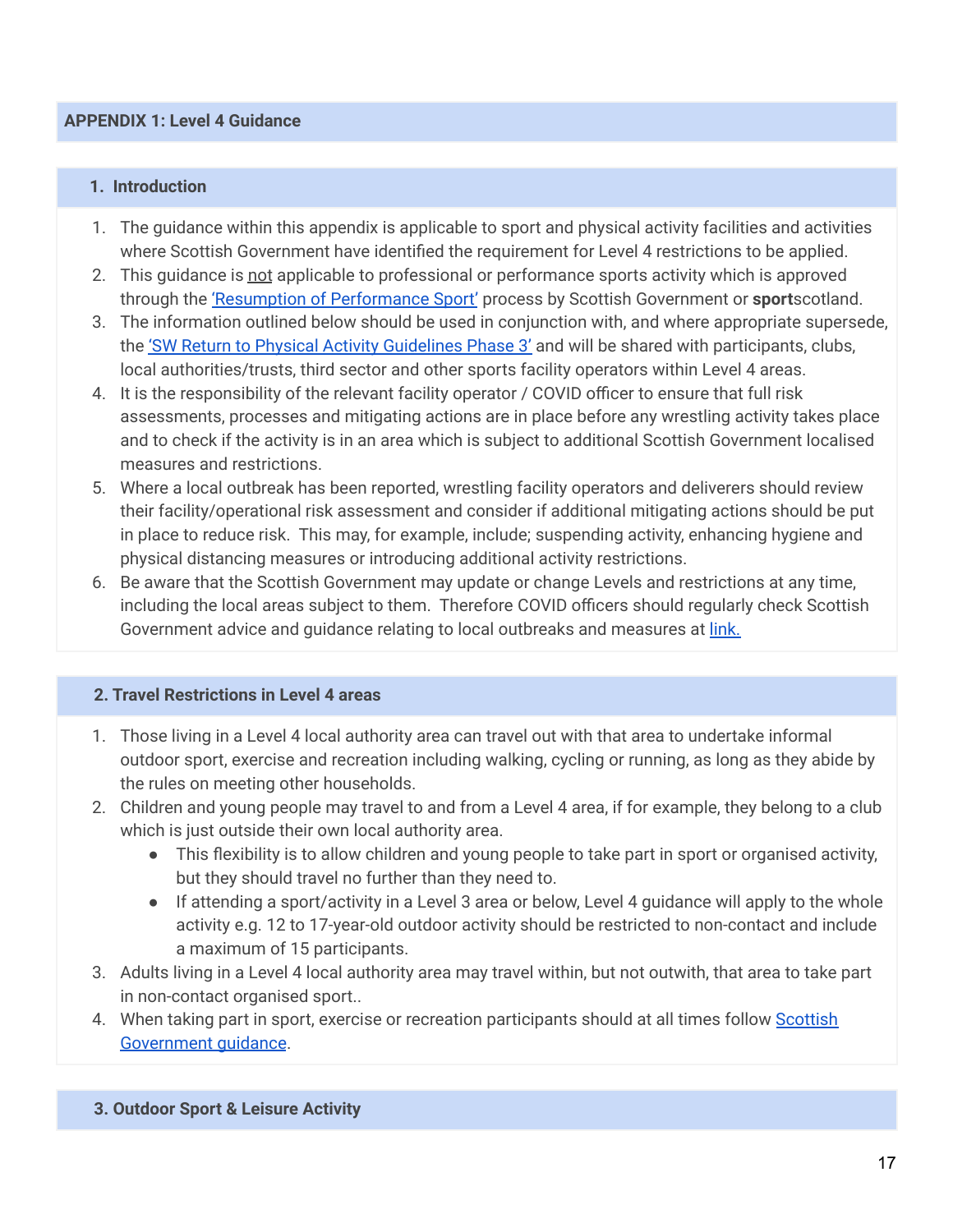- 1. Operators in Level 4 areas may continue to open outdoor sports areas, courts, pitches and facilities (with the exception of ski centres/resorts) if documented risk assessments are undertaken and all appropriate mitigating actions including the guidance herein is put in place to ensure the safety of participants, staff and volunteers. Please also refer to additional guidance produced by **sport**scotland at: Getting your facilities fit for sport [link.](https://sportscotland.org.uk/covid-19/getting-your-facilities-fit-for-sport/)
- 2. Restrictions on participants taking part in outdoor organised sport, exercise and recreation in Level 4 is as follows.
- **3. Children (aged up to 11 years)**
	- Children can take part in outdoor contact and non-contact organised sport including training, group exercise and competition within their usual club or facility environment. Inter club competition should not take place.
	- An outdoor sporting 'field of play bubble' can consist of up to 30 children, coaches, and officials at any one time.
- 4. **Young People (aged 12-17 years**)
	- Young people can take part in outdoor non-contact organised sport and physical activity including training, group exercise and competition within their usual club or facility environment. Inter club competition should not take place.
	- An outdoor sporting 'field of play bubble' can consist of up to 15 young people, coaches, and officials at any one time.
- **5. Adults (aged 18 years or over)**
	- Adults can take part in outdoor non-contact organised sport including training, group exercise, aerobics, fitness classes and competition within their normal club or facility environment.
	- An outdoor sporting 'field of play bubble' for adults can consist of up to 15 people, including coaches, and officials at any one time. Physical distancing should always be maintained.
- 6. Where there are multiple bubbles operating at the same venue these must be risk assessed to ensure there can be no mixing of participants before, during or after the activity. Specific mitigations could include staggered start times, limiting car parking or controlling access / egress points.

## **4. Indoor Sport & Leisure Facilities**

- 1. Indoor sport and leisure facilities including club houses, changing rooms and activity areas should remain closed at Level 4. Exemptions are available as noted below.
- 2. Public Toilets
	- Operators may open indoor toilets for public use if they follow Scottish Government opening public toilets guidelines [link.](https://www.gov.scot/publications/coronavirus-covid-19-public-and-customer-toilets-guidance/pages/overview/)
	- Public toilets are defined as any toilets accessible to the public. The opening of toilets should be accompanied by local risk assessment, and control measures should be proactively monitored by operators.
	- All appropriate cleaning procedures and equipment/disinfectant should be provided as per Health Protection Scotland guidance.
- 3. Storage Areas & Lockers